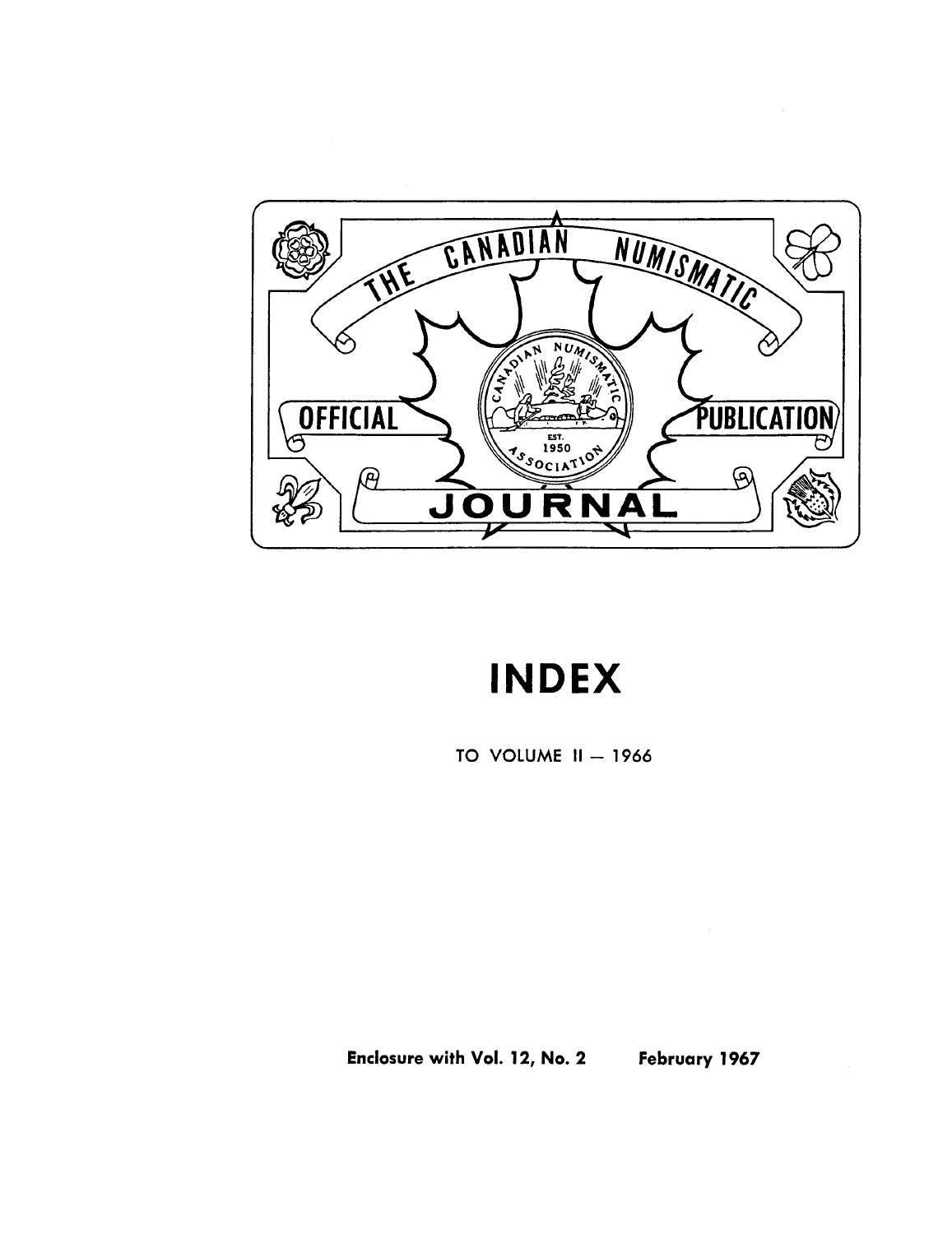#### **KEY**

to the page numbers given in this index

| 365-404 October<br>$125 - 164$ April<br>165—204 May<br>405–444 November |
|-------------------------------------------------------------------------|
| 205—244 June<br>445-484 December                                        |

#### IN **D EX**

**•**

| Addenda to the Bibliography of Canadian Numismatics — by R. C. Willey 95 |                 |
|--------------------------------------------------------------------------|-----------------|
|                                                                          |                 |
|                                                                          |                 |
| Armorial Bearings of The Governor and Company of Adventurers of England  | <b>Contract</b> |
|                                                                          |                 |
|                                                                          |                 |
|                                                                          |                 |
| - Decimal System Inaugurated <b>much contained</b> 50, 172               |                 |

| 215             |
|-----------------|
| $\overline{14}$ |
| 296             |
| 348             |
| 330             |
| 336             |
| 371             |
| $\overline{13}$ |
| 254             |
| 420             |
| 49              |
| - 89            |
| 374             |
|                 |

#### **BOOK REVIEWS**

|                                                                    | 346 |
|--------------------------------------------------------------------|-----|
|                                                                    | 389 |
| A Guide Book of Modern European Coins—Robert P. Harris             | -63 |
| A Handbook of South African Coins—Prices and Statistics—           |     |
|                                                                    | 299 |
|                                                                    | 458 |
| Beginners Guide to Coin Collecting-by Howard Linecar               | 417 |
|                                                                    | 298 |
| Coin Guide 1966—Canadian and U.S. coins and bills and coins of     |     |
|                                                                    | 63  |
|                                                                    | 298 |
| Italian Coin Engravers since 1800 by Elvira Eliza Clain-Stefanelli | 103 |
|                                                                    | 298 |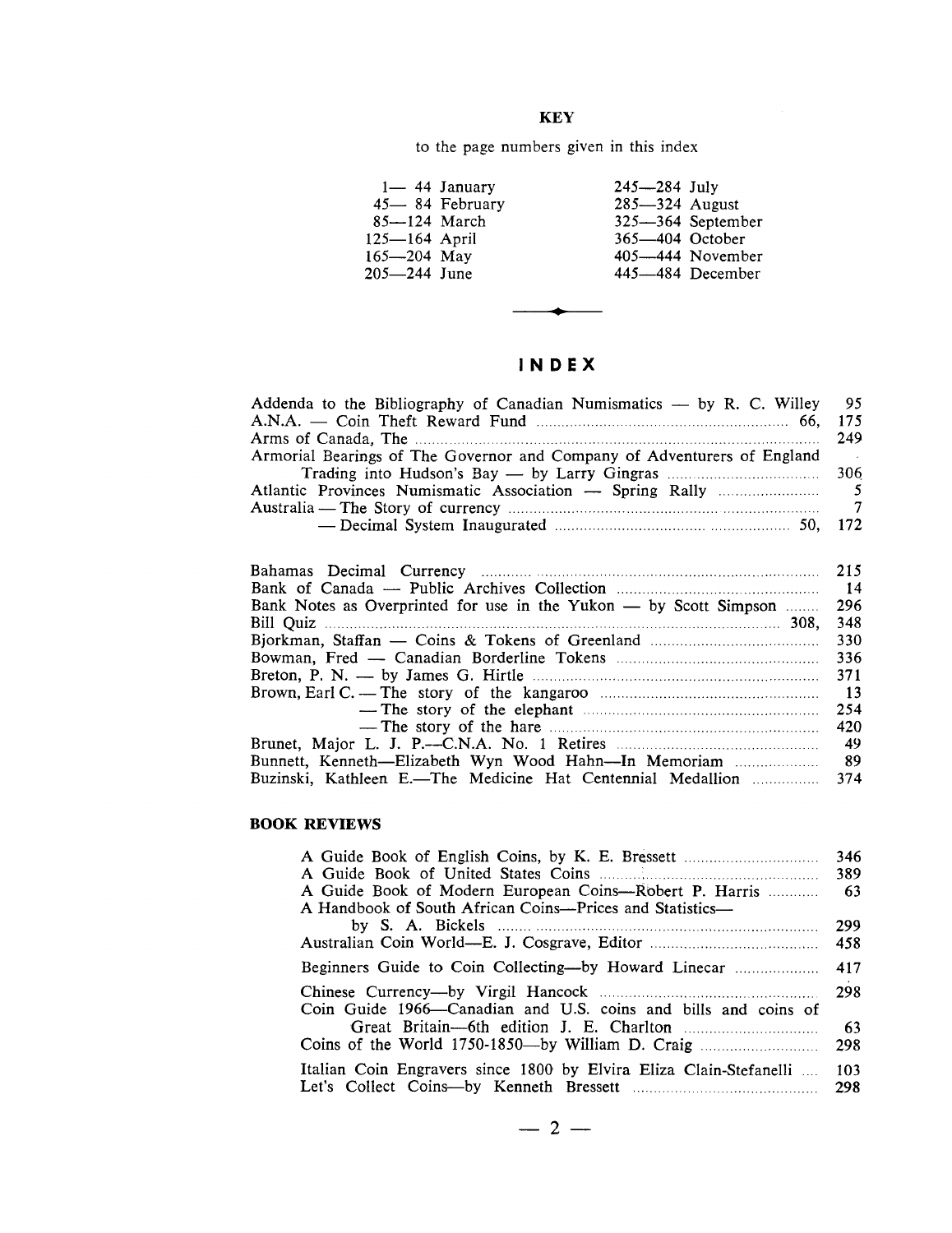| Numismatist, The—Change in front cover format<br>Numismatics an ancient science by Elvira Eliza Clain-Stefanelli<br>Numismatic Terms of Spain and Spanish America-by Gary Beals<br>Renniks Australian Coin and Bank Note Guide-by Dion H. Skinner<br>Royal Australian Mint Canberra-Dion H. Skinner<br>Pridmore<br>The Coinage of Jamaica—by Ray Byrne and Jerome H. Remick<br>The Coinage of New Zealand 1840-1967 by Peter Blake Borough<br>The 1967 Handbook of United States Coins-by R. S. Yeoman<br>Tradesmen's Tickets and Private Tokens 1787-1819 by R. C. Bell 299,<br>Canadians with the American Numismatic Association All the Way<br>Commemorative Bank Note, A Unique—by Marvin Kay, M.D.<br>Funds—General<br>Library<br><b>Notes</b><br>Program | Medallic Portraits of John F. Kennedy—by Edward C. Rochette<br>Myntir Islands—Islands Mynt—Icelandic Coins 1836 and 1922—1963                                                                 |
|-----------------------------------------------------------------------------------------------------------------------------------------------------------------------------------------------------------------------------------------------------------------------------------------------------------------------------------------------------------------------------------------------------------------------------------------------------------------------------------------------------------------------------------------------------------------------------------------------------------------------------------------------------------------------------------------------------------------------------------------------------------------|-----------------------------------------------------------------------------------------------------------------------------------------------------------------------------------------------|
|                                                                                                                                                                                                                                                                                                                                                                                                                                                                                                                                                                                                                                                                                                                                                                 |                                                                                                                                                                                               |
|                                                                                                                                                                                                                                                                                                                                                                                                                                                                                                                                                                                                                                                                                                                                                                 | The Guide Book of Canadian Coins, Paper Currency and Tokens 1659-<br>1966, Modern British Coins 1797-1966 Australia and New<br>The Coins of the British Commonwealth of Nations-by Capt. Fred |
|                                                                                                                                                                                                                                                                                                                                                                                                                                                                                                                                                                                                                                                                                                                                                                 |                                                                                                                                                                                               |
|                                                                                                                                                                                                                                                                                                                                                                                                                                                                                                                                                                                                                                                                                                                                                                 |                                                                                                                                                                                               |
|                                                                                                                                                                                                                                                                                                                                                                                                                                                                                                                                                                                                                                                                                                                                                                 |                                                                                                                                                                                               |
|                                                                                                                                                                                                                                                                                                                                                                                                                                                                                                                                                                                                                                                                                                                                                                 |                                                                                                                                                                                               |
|                                                                                                                                                                                                                                                                                                                                                                                                                                                                                                                                                                                                                                                                                                                                                                 |                                                                                                                                                                                               |
|                                                                                                                                                                                                                                                                                                                                                                                                                                                                                                                                                                                                                                                                                                                                                                 |                                                                                                                                                                                               |
|                                                                                                                                                                                                                                                                                                                                                                                                                                                                                                                                                                                                                                                                                                                                                                 |                                                                                                                                                                                               |
|                                                                                                                                                                                                                                                                                                                                                                                                                                                                                                                                                                                                                                                                                                                                                                 |                                                                                                                                                                                               |
|                                                                                                                                                                                                                                                                                                                                                                                                                                                                                                                                                                                                                                                                                                                                                                 |                                                                                                                                                                                               |
|                                                                                                                                                                                                                                                                                                                                                                                                                                                                                                                                                                                                                                                                                                                                                                 |                                                                                                                                                                                               |
|                                                                                                                                                                                                                                                                                                                                                                                                                                                                                                                                                                                                                                                                                                                                                                 |                                                                                                                                                                                               |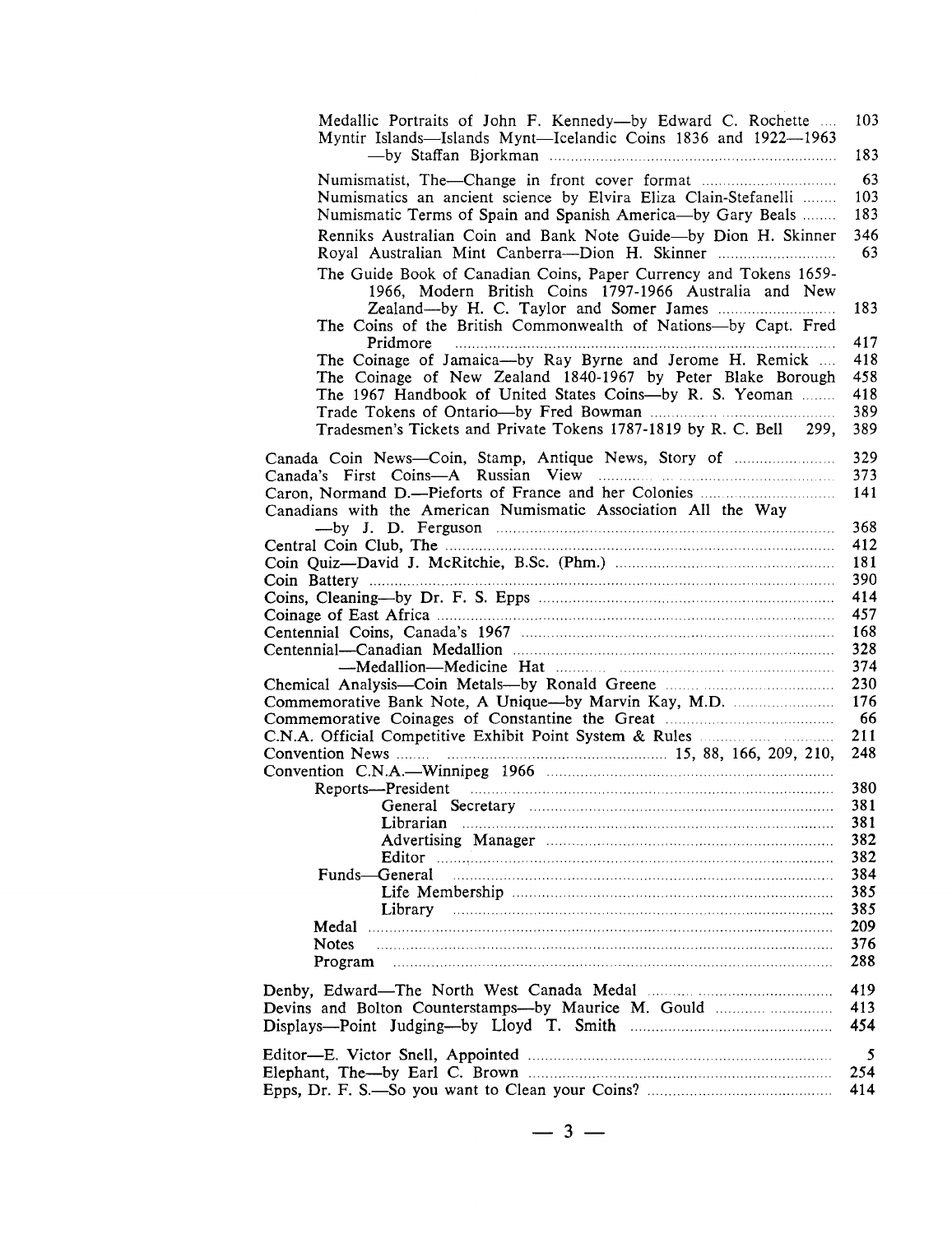| F.C.N.R.S.— Story of 1000<br>Ferguson, J. D.-"Sun Tavern" Canadian Blacksmith Token<br>Canadians with The American Numismatic Association All the Way                                                                          | 367<br>302<br>368 |
|--------------------------------------------------------------------------------------------------------------------------------------------------------------------------------------------------------------------------------|-------------------|
| Gingras, Larry—Armorial Bearings of The Governor and Company of<br>Adventurers of England Trading into Hudson's Bay                                                                                                            | 306               |
|                                                                                                                                                                                                                                | 407<br>130        |
|                                                                                                                                                                                                                                | 208               |
|                                                                                                                                                                                                                                | 289               |
|                                                                                                                                                                                                                                | 330               |
|                                                                                                                                                                                                                                | 312               |
|                                                                                                                                                                                                                                | 191               |
|                                                                                                                                                                                                                                | 413               |
|                                                                                                                                                                                                                                | 230               |
|                                                                                                                                                                                                                                | 415<br>138        |
|                                                                                                                                                                                                                                |                   |
|                                                                                                                                                                                                                                | 89                |
|                                                                                                                                                                                                                                | 420               |
|                                                                                                                                                                                                                                | 339               |
|                                                                                                                                                                                                                                | 52                |
|                                                                                                                                                                                                                                | 453               |
|                                                                                                                                                                                                                                | 371               |
|                                                                                                                                                                                                                                | 191               |
|                                                                                                                                                                                                                                | 290               |
| Hudson's Bay Company's Lady Kindersley Medals, The-by Larry Gingras                                                                                                                                                            | 56<br>407         |
|                                                                                                                                                                                                                                |                   |
| Imitations of Canadian Colonial Coins and Tokens-by R. C. Willey                                                                                                                                                               | 448<br>174        |
|                                                                                                                                                                                                                                |                   |
|                                                                                                                                                                                                                                | 460<br>6          |
|                                                                                                                                                                                                                                |                   |
| Kay, Dr. Marvin,—A Unique Commemorative Bank Note                                                                                                                                                                              | 176               |
| Kangaroo—The story of manufactured and contain and the story of manufactured and the story of manufactured and the story of manufactured and the story of manufactured and the story of manufactured and the story of manufact | 13                |
|                                                                                                                                                                                                                                | 68                |
|                                                                                                                                                                                                                                |                   |
|                                                                                                                                                                                                                                | 94                |
|                                                                                                                                                                                                                                | 52                |
|                                                                                                                                                                                                                                |                   |
|                                                                                                                                                                                                                                | 258<br>128        |
| Medals                                                                                                                                                                                                                         |                   |
|                                                                                                                                                                                                                                | 52                |
|                                                                                                                                                                                                                                | 94                |
|                                                                                                                                                                                                                                | 178               |
|                                                                                                                                                                                                                                | 236               |
|                                                                                                                                                                                                                                | 236               |
|                                                                                                                                                                                                                                | 290               |
| Centennial—British Columbia and Vancouver Island—Union                                                                                                                                                                         | 294               |
|                                                                                                                                                                                                                                | 419               |
|                                                                                                                                                                                                                                | 453               |
|                                                                                                                                                                                                                                | 256               |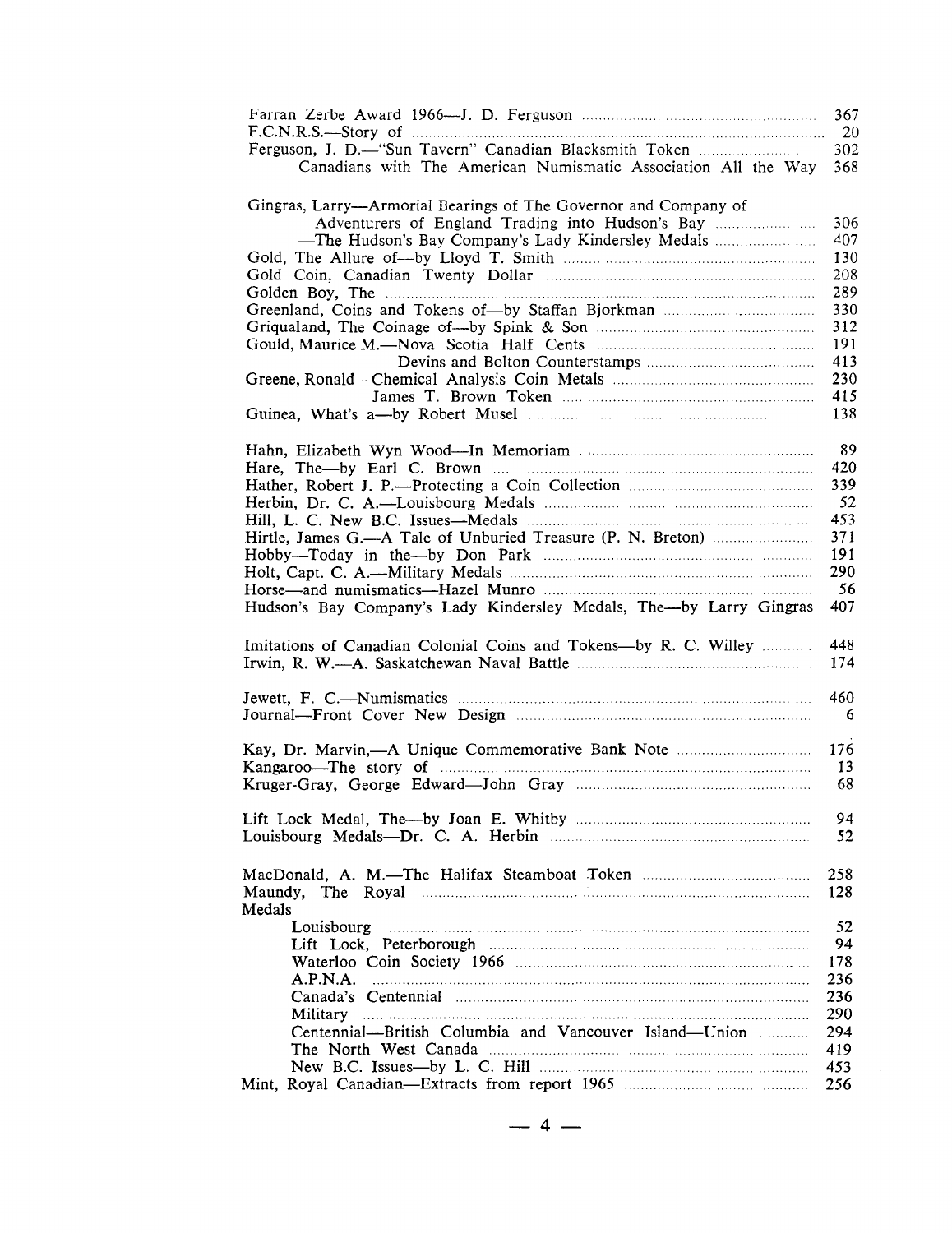|                                                                                                                                                                                                                                                                                                | 56                                                                                |
|------------------------------------------------------------------------------------------------------------------------------------------------------------------------------------------------------------------------------------------------------------------------------------------------|-----------------------------------------------------------------------------------|
|                                                                                                                                                                                                                                                                                                | 138                                                                               |
|                                                                                                                                                                                                                                                                                                | 191                                                                               |
|                                                                                                                                                                                                                                                                                                | 460                                                                               |
|                                                                                                                                                                                                                                                                                                | 56                                                                                |
|                                                                                                                                                                                                                                                                                                | 90                                                                                |
|                                                                                                                                                                                                                                                                                                | 218                                                                               |
|                                                                                                                                                                                                                                                                                                | 134                                                                               |
|                                                                                                                                                                                                                                                                                                | 411                                                                               |
|                                                                                                                                                                                                                                                                                                | 191                                                                               |
|                                                                                                                                                                                                                                                                                                | 94                                                                                |
|                                                                                                                                                                                                                                                                                                | 141                                                                               |
|                                                                                                                                                                                                                                                                                                | 447                                                                               |
|                                                                                                                                                                                                                                                                                                | $_{12}$                                                                           |
|                                                                                                                                                                                                                                                                                                | 339                                                                               |
|                                                                                                                                                                                                                                                                                                | 470                                                                               |
|                                                                                                                                                                                                                                                                                                |                                                                                   |
|                                                                                                                                                                                                                                                                                                | 455                                                                               |
| Shingles, Thomas—Story of manufactured and the state of the state of the state of the state of the state of the state of the state of the state of the state of the state of the state of the state of the state of the state<br>Simpson, Scott-Bank Notes as Overprinted for use in the Yukon | 58<br>174<br>231<br>464<br>54<br>236<br>214<br>296<br>130<br>454<br>5<br>12<br>54 |

### TOKENS

|                                                                                                           | 336<br>258 |
|-----------------------------------------------------------------------------------------------------------|------------|
|                                                                                                           | 415        |
|                                                                                                           | -236       |
| Sun Tavern-Canadian Blacksmith Token-by J. D. Ferguson                                                    | 302<br>411 |
|                                                                                                           | 178        |
|                                                                                                           | 266        |
|                                                                                                           | 10         |
|                                                                                                           | 94         |
|                                                                                                           | 90         |
| -Imitations of Canadian Colonial Coins and Tokens<br>-Addenda to the Bibliography of Canadian Numismatics | 448<br>95  |

#### **INSERTS**

Index for  $1965 -$  February

 $-5-$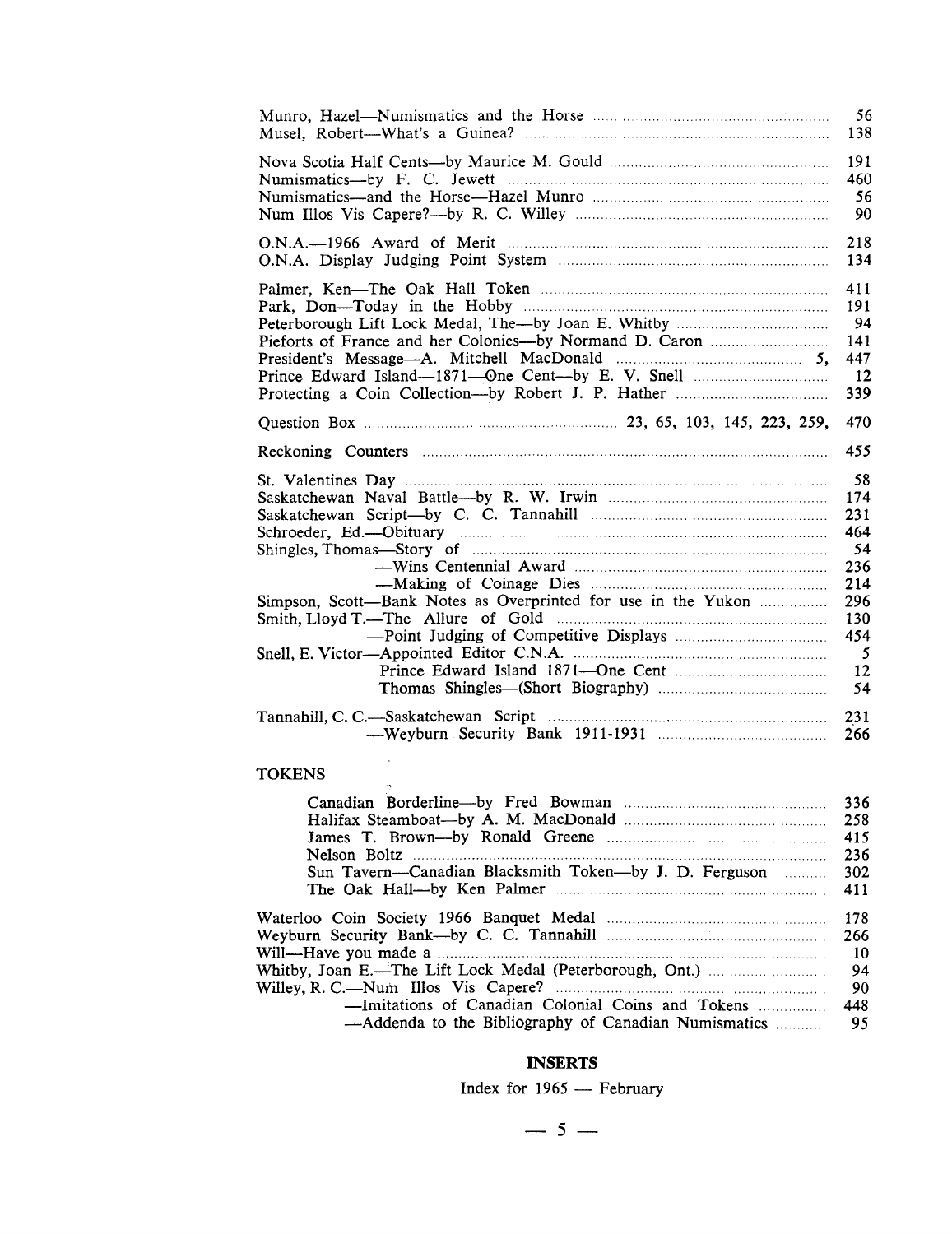## **CANADIAN NUMISMATIC JOURNAL INDEX TO VOLUME 12**

## **1967**

|                   | Key to the page numbers given in this index |                    |                   |
|-------------------|---------------------------------------------|--------------------|-------------------|
|                   | $1 - 40$ January                            | $245 - 284$ July   |                   |
|                   | 41-84 February                              | $285 - 316$ August |                   |
| $85 - 124$ March  |                                             |                    | 317-356 September |
| $125 - 164$ April |                                             | 357-388 October    |                   |
| $165 - 204$ May   |                                             |                    | 389-420 November  |
| 205—244 June      |                                             |                    | 421-464 December  |
|                   |                                             |                    |                   |

## IN 0 EX

| Addenda to the Bibliography of Canadian Numismatics—R. C. Willey <i>manument</i>                        | 46  |
|---------------------------------------------------------------------------------------------------------|-----|
| American Numismatic Association—Home and Headquarters Dedication and                                    |     |
|                                                                                                         |     |
|                                                                                                         | 54  |
|                                                                                                         |     |
|                                                                                                         | 18  |
| Bluenose $\ldots$ 4, 6,                                                                                 | 96  |
| Boltz, Nelson C. — Canada's Ten Cent Coin and the Bluenose manusculum 6,                                | 96  |
|                                                                                                         | 211 |
|                                                                                                         |     |
|                                                                                                         | 92  |
|                                                                                                         |     |
| <b>BOOK REVIEWS</b>                                                                                     |     |
|                                                                                                         |     |
|                                                                                                         | 18  |
| (The Bank of Montreal)                                                                                  |     |
| Catalogue of the Coins of South Africa - Dr. Stan Kaplan                                                | 98  |
| Catalogue of Modern World Coins - R. S. Yeoman                                                          | 63  |
| Catalogue of Modern World Coins - 7th edition - R. S. Yeoman  221                                       |     |
|                                                                                                         |     |
|                                                                                                         |     |
| Coins and Medals Annual manufactured coins and Medals Annual manufactured coins and Medals Annual media |     |
|                                                                                                         |     |
| Coinage of the Republic of Ireland, 1928-1966 — J. Remick  402                                          |     |
|                                                                                                         |     |
|                                                                                                         |     |
| Facts and Fictions About Coins — Leon Lindheim <b>Example 222</b> 222                                   |     |
| Guide Book of Canadian Coins, Paper Currency and Tokens, 9th edition                                    |     |
|                                                                                                         | 297 |
| Guide Book of Modern Latin American Coins - Robert P. Harris                                            | 63  |
| Guide Book and Catalogue of British Commonwealth Coins 1798-1967,                                       |     |
|                                                                                                         | 297 |
| Index to C.N.A. Bulletin and Journals - 1950-1966 - Fred Bowman                                         |     |
|                                                                                                         | 402 |
| Modern United States Currency Guide Book - 2nd Edition                                                  |     |
|                                                                                                         |     |
|                                                                                                         |     |
|                                                                                                         |     |
|                                                                                                         |     |
|                                                                                                         |     |
|                                                                                                         |     |
| Standard Catalogue of Canadian Coins, Tokens and Paper Money                                            |     |
|                                                                                                         | 62  |
|                                                                                                         |     |

 $\sim$   $\sim$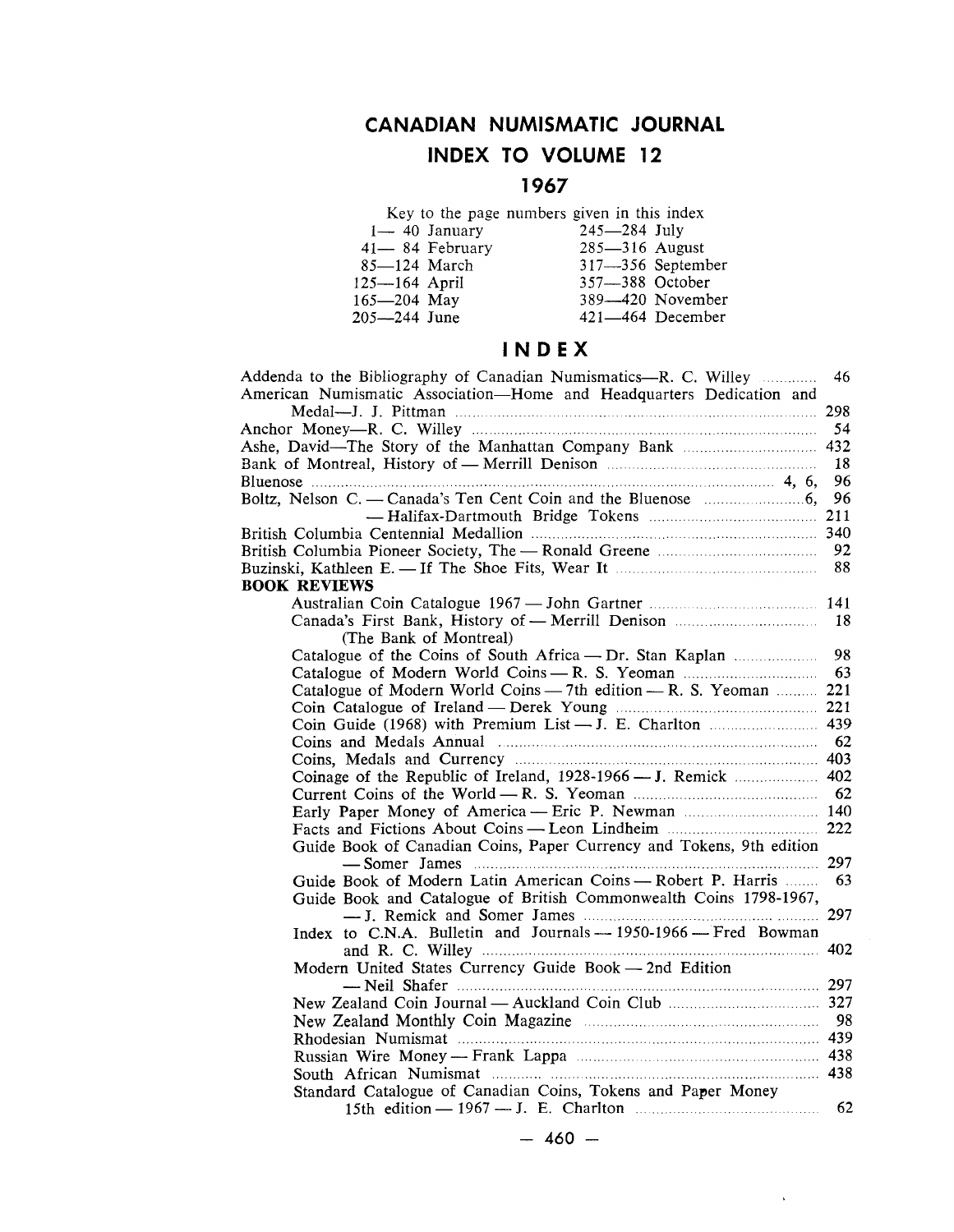| Standard Catalogue Hong Kong Coins and Currency Notes and British                                                                                            |          |
|--------------------------------------------------------------------------------------------------------------------------------------------------------------|----------|
|                                                                                                                                                              |          |
| Trade Tokens of Saskatchewan and their History - Cecil C. Tannahill 402                                                                                      |          |
| United States Numismatic Dictionary - Ted N. Weissbuch and                                                                                                   |          |
|                                                                                                                                                              |          |
|                                                                                                                                                              |          |
|                                                                                                                                                              |          |
|                                                                                                                                                              |          |
|                                                                                                                                                              |          |
|                                                                                                                                                              |          |
| Canadian Numismatic Association - Officers and Directors  208, 325                                                                                           |          |
|                                                                                                                                                              |          |
|                                                                                                                                                              |          |
| Cents? Never! The 100th Part of Pound will Be Called New Penny in 1971                                                                                       | 29       |
| Clain-Stefanelli, Dr. V. — Numismatics Re-examined <b>mumbers</b> 361                                                                                        |          |
|                                                                                                                                                              |          |
|                                                                                                                                                              |          |
|                                                                                                                                                              |          |
| Coins — Canadian 10 and 25 cent to be made of Nickel — Michael Gillan  250                                                                                   |          |
|                                                                                                                                                              |          |
|                                                                                                                                                              |          |
|                                                                                                                                                              |          |
|                                                                                                                                                              |          |
|                                                                                                                                                              |          |
| Confederation Commemorative Medal - 1867 - R. W. Irwin  246, 247                                                                                             |          |
|                                                                                                                                                              |          |
| Convention, C.N.A., Ottawa, 1967                                                                                                                             |          |
|                                                                                                                                                              |          |
|                                                                                                                                                              |          |
|                                                                                                                                                              |          |
|                                                                                                                                                              |          |
|                                                                                                                                                              |          |
| <b>Editor</b> 370                                                                                                                                            |          |
| Funds — General <b>European Communication</b> 372                                                                                                            |          |
|                                                                                                                                                              |          |
|                                                                                                                                                              |          |
|                                                                                                                                                              |          |
|                                                                                                                                                              |          |
|                                                                                                                                                              |          |
|                                                                                                                                                              |          |
|                                                                                                                                                              |          |
|                                                                                                                                                              |          |
|                                                                                                                                                              |          |
| Cowan, Edward - Cents? Never! The 100th Part of Pound Will Be Called New                                                                                     |          |
|                                                                                                                                                              | 29       |
|                                                                                                                                                              |          |
| Centennial                                                                                                                                                   |          |
| Canada's Birthday — E. V. Snell manufactured and the canada's Birthday — E. V. Snell<br>Canada's 1967 Centennial Coins - A Critical Appraisal - R. C. Willey | 3<br>130 |
|                                                                                                                                                              |          |
| Canada's 1967 Centennial Coins, Judging the Designs — J. D. Ferguson                                                                                         | 251      |
|                                                                                                                                                              |          |
|                                                                                                                                                              |          |
|                                                                                                                                                              | 42       |
|                                                                                                                                                              | 51       |
| Medals                                                                                                                                                       |          |
|                                                                                                                                                              |          |
|                                                                                                                                                              | 50       |
|                                                                                                                                                              |          |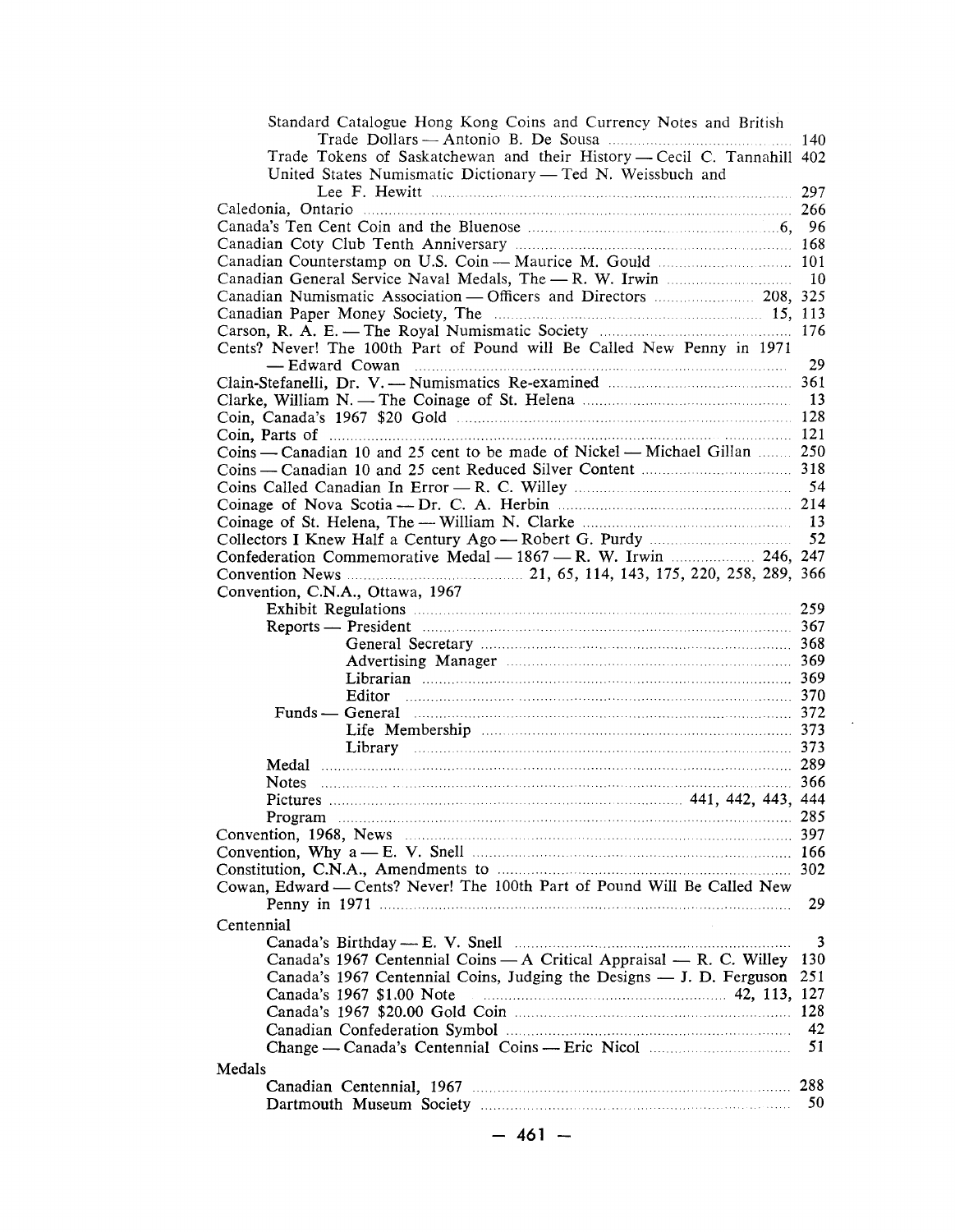| Medallions                                                                                                     |     |
|----------------------------------------------------------------------------------------------------------------|-----|
|                                                                                                                |     |
|                                                                                                                |     |
|                                                                                                                |     |
|                                                                                                                |     |
| Chapleau 217                                                                                                   |     |
|                                                                                                                |     |
|                                                                                                                |     |
|                                                                                                                |     |
|                                                                                                                |     |
|                                                                                                                |     |
|                                                                                                                |     |
|                                                                                                                |     |
|                                                                                                                |     |
|                                                                                                                |     |
|                                                                                                                |     |
| (The Bank of Montreal)                                                                                         |     |
| DiBello, Gaston — Obituary manufactured and the set of the SA and SA and SA and SA and SA and SA and SA and SA |     |
|                                                                                                                |     |
|                                                                                                                |     |
|                                                                                                                |     |
| Ferguson, J. D. --- Judging the Canadian Centennial Coinage Designs, 1967  251                                 |     |
|                                                                                                                | 206 |
| Gillan, Michael - Canadian 10 and 25 cent Coins to be made of Nickel to                                        |     |
|                                                                                                                |     |
| Gingras, Larry — Hudson's Bay Company's Patrick Ashley Cooper Medal  430                                       |     |
|                                                                                                                |     |
|                                                                                                                |     |
|                                                                                                                |     |
|                                                                                                                |     |
|                                                                                                                |     |
|                                                                                                                |     |
|                                                                                                                |     |
|                                                                                                                |     |
| History of the A. & R. Loggie Company and its Numismatic Issues                                                |     |
|                                                                                                                |     |
| Hudson's Bay Company's Patrick Ashley Cooper Medal — by Larry Gingras  430                                     |     |
|                                                                                                                |     |
|                                                                                                                | 88  |
|                                                                                                                |     |
|                                                                                                                |     |
|                                                                                                                | 14  |
|                                                                                                                | 10  |
|                                                                                                                |     |
|                                                                                                                |     |
| Keith Token                                                                                                    | 155 |
|                                                                                                                | 56  |
|                                                                                                                | -17 |
|                                                                                                                |     |
|                                                                                                                |     |
| Medals and Medallions                                                                                          |     |
|                                                                                                                |     |
|                                                                                                                |     |
|                                                                                                                |     |
|                                                                                                                |     |
| — 462 —                                                                                                        |     |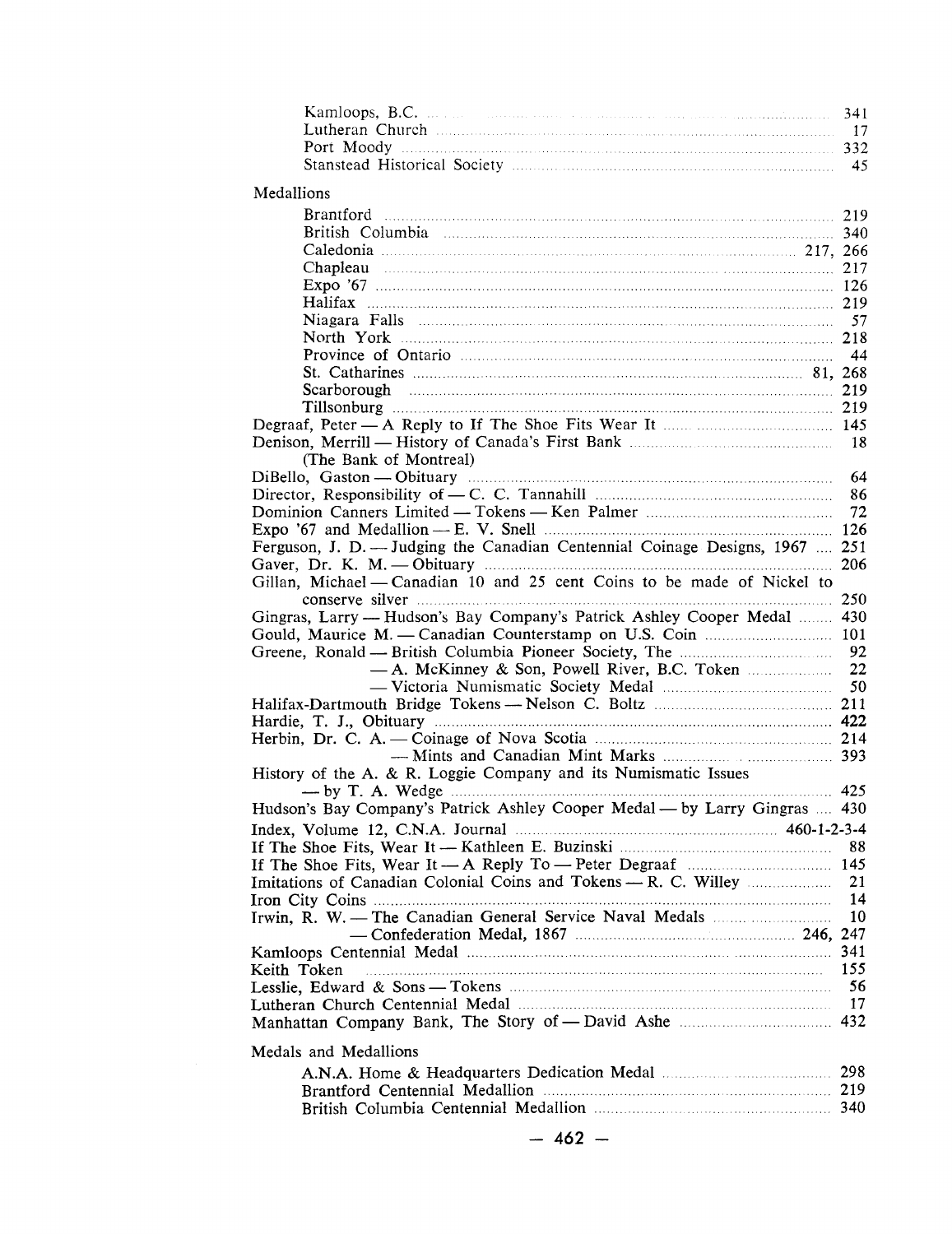| Chapleau Centennial Medallion manufactured and 217                                    |    |
|---------------------------------------------------------------------------------------|----|
| Confederation Medal, 1867 – R. W. Irwin <b>matures</b> 246, 247                       |    |
|                                                                                       |    |
|                                                                                       |    |
|                                                                                       |    |
|                                                                                       |    |
| Hudson Bay Co. Patrick Ashley Cooper - Larry Gingras  430                             |    |
|                                                                                       |    |
|                                                                                       |    |
|                                                                                       |    |
|                                                                                       |    |
|                                                                                       |    |
|                                                                                       |    |
|                                                                                       |    |
|                                                                                       |    |
|                                                                                       |    |
|                                                                                       |    |
|                                                                                       |    |
|                                                                                       |    |
|                                                                                       |    |
|                                                                                       |    |
| World War II Ribbons — The Significance of — Drew Thompson  255                       |    |
|                                                                                       |    |
|                                                                                       |    |
|                                                                                       |    |
|                                                                                       |    |
|                                                                                       |    |
|                                                                                       |    |
|                                                                                       |    |
|                                                                                       |    |
|                                                                                       |    |
|                                                                                       |    |
|                                                                                       |    |
|                                                                                       |    |
| O.N.A. President — William English <b>music contained</b> and the contract of the 256 |    |
|                                                                                       |    |
|                                                                                       |    |
|                                                                                       |    |
|                                                                                       |    |
|                                                                                       |    |
|                                                                                       |    |
|                                                                                       |    |
|                                                                                       | 52 |
|                                                                                       |    |
|                                                                                       |    |
|                                                                                       |    |
|                                                                                       |    |
|                                                                                       |    |
|                                                                                       |    |
|                                                                                       |    |
|                                                                                       |    |
|                                                                                       |    |
| Simpson, Scott — Trade Tokens of Taylor, Drury, Pedlar & Co. Ltd.  112                |    |
|                                                                                       | 3  |
|                                                                                       |    |
|                                                                                       |    |
|                                                                                       |    |

 $\bar{z}$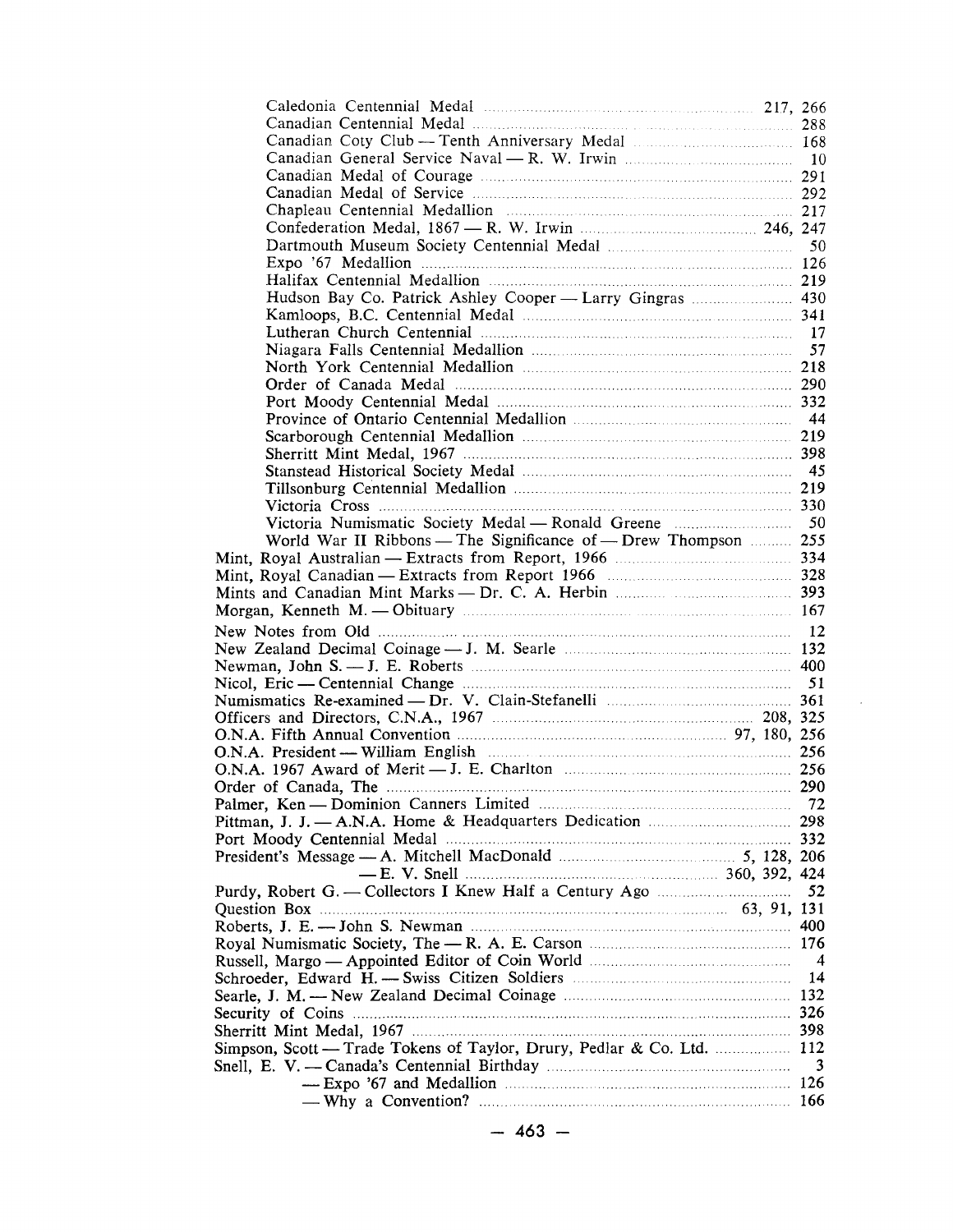| Stewart, Donald M. - Trade Tokens of Manitoba  170, 226, 260, 293, 320     |     |
|----------------------------------------------------------------------------|-----|
| Stewart, Donald M. - Trade Tokens of Taylor, Drury, Pedlar & Co. Ltd.  112 |     |
|                                                                            |     |
|                                                                            |     |
|                                                                            |     |
| Trade Tokens of Manitoba - Donald M. Stewart  170, 226, 260, 293, 320      |     |
| Tokens                                                                     |     |
|                                                                            |     |
|                                                                            |     |
|                                                                            |     |
|                                                                            |     |
|                                                                            |     |
|                                                                            |     |
|                                                                            |     |
|                                                                            |     |
| Trade Tokens of Manitoba — Donald M. Stewart  170, 226, 260, 293, 320      |     |
| Trade Tokens of Taylor, Drury, Pedlar & Co. Ltd. — Donald M. Stewart       |     |
|                                                                            |     |
|                                                                            |     |
|                                                                            | -50 |
|                                                                            | 425 |
|                                                                            |     |
|                                                                            |     |
|                                                                            |     |
|                                                                            |     |
|                                                                            |     |
|                                                                            |     |

## Classified Advertisements...

RATES: 7c a word, minimum charge  $$1.50$  for one insertion, with a 10% reduction for three or more consecutive insertions without change in copy.

#### **FOR SALE**

#### **WANTED**

1867 -1967 MEDALLION, Kamloops, British Columbia. Limited issue, bearing City Coat of Arms. 41 mm. Antiqued bronze \$3.00. 10% reduction 10 or more. E. H. Case, Kamloops District Coin Club, Box 585, Kamloops, B.C.

WHILE THEY LAST-Beautiful Port Moody Centennial Medals as described in Sept. issue of Journal. .925 Silver \$6.00, Antique Bronze \$3.50. P.O. Box 21, Port Moody, B.C.

NUMISMATICA MILITARIA - Historical Canadian Regimental Cap, Collar, Shoulder Badges in Metal for Sale. List 25c. CANADIAN INSIGNIA GUILD, Box 372, Station K, Toronto 12, Ontario, Canada.

FOR SALE - Prescott Peace wooden nickel 1938 to highest bidder. J. K. Curtis, Box 263, Willowdale, Ontario.

ANSE CANOT Tokens, lc, 10c Breton 924, 924a offer double catalog. Ray Byrne, 701 N. Negley Ave. Pittsburgh Pa. 15206.

WANTED TO BUY-SWITZERLAND FIVE FRANCS, Yeoman 29, 33 and 35. State prices, grades or send registered for offer to Pierre Pariat, Riantmont 27, Lausanne, Switzerland.

WANTED TO BUY-Canadian Proof Like Sets in Mint sealed pks. Unc. Shinplasters-State quantity and price. G. F. Flinchbaugh, Box 287, Manheim, Penna. 17545.

MILITARY MEDALS - British Commonwealth and foreign war medals wanted. Also cap badges, swords, guns and other war souvenirs. Please describe and price what you have available. Rudy Sauro, 130 Cameron Avenue South, Hamilton, Ontario.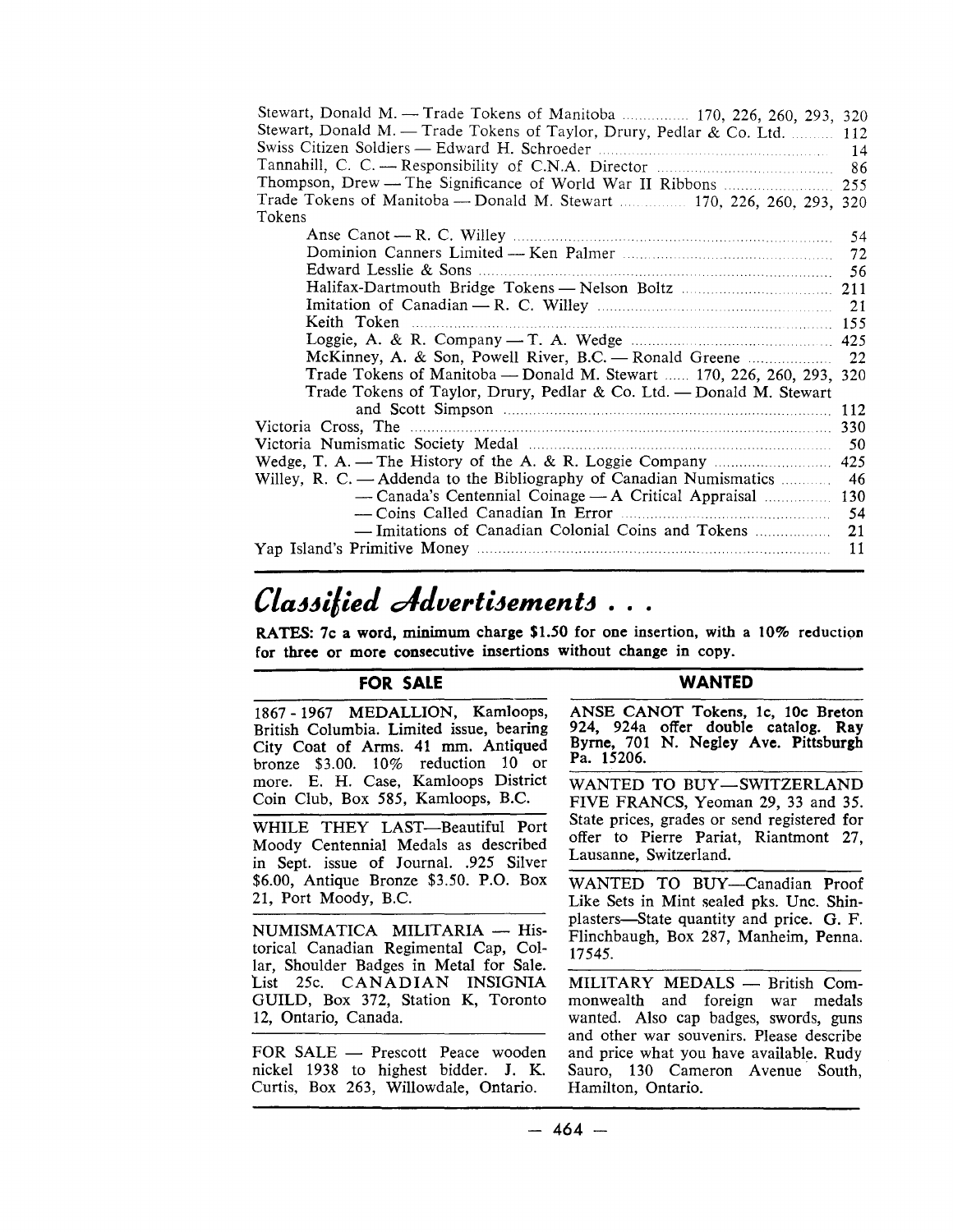## **CANADIAN NUMISMATIC JOURNAL INDEX TO VOLUME 13 1968**

Key to the page numbers given in this index:

| 1- 40-January                                                               | 241-276-July      |      |
|-----------------------------------------------------------------------------|-------------------|------|
| 41-80-February                                                              | 277-308-August    |      |
| 81-120-March                                                                | 309-340-September |      |
| 121-160-April                                                               | 341-376-October   |      |
| 161-196-May                                                                 | 377-412-November  |      |
| 197-240-June                                                                | 413-448-December  |      |
| <b>INDEX</b>                                                                |                   |      |
|                                                                             |                   | 143  |
|                                                                             |                   | 230  |
| Australia:                                                                  |                   |      |
|                                                                             |                   |      |
|                                                                             |                   | 357  |
|                                                                             |                   | 345  |
|                                                                             |                   | 238  |
|                                                                             |                   |      |
| Bibliography of Canadian Numismatics                                        |                   |      |
|                                                                             |                   | 56   |
| <b>BOOK REVIEWS</b>                                                         |                   |      |
| Anstell, M.--A Start to Coin Collecting--English Coins--                    |                   |      |
|                                                                             |                   | 55   |
| Bergman, W.—A History of the Regular and Emergency Paper Money              |                   |      |
|                                                                             |                   | 287  |
| Bertram, Fred, and Weber, Robert--Israel's 20 year catalogue of             |                   |      |
|                                                                             |                   | 391  |
| Bradley, E. & Smedley, G.-Introduction to Numismatics, A Symposium          |                   | 97   |
|                                                                             |                   | 138  |
| Charlton, J.-Standard Catalogue of Canadian Coins, Tokens                   |                   |      |
|                                                                             |                   | 55   |
|                                                                             |                   | 15   |
|                                                                             |                   | 286  |
|                                                                             |                   | 259  |
|                                                                             |                   | 23   |
|                                                                             |                   | 325  |
|                                                                             |                   | 286  |
| Hyde, G.-Rennick's Unofficial Coins of Colonial Australia and               |                   |      |
|                                                                             |                   | 97   |
| James, S.-A Guide Book of 1659 to 1958 Canadian Coins, Paper                |                   |      |
|                                                                             |                   | 286  |
|                                                                             |                   | 260  |
| Medcalf, G. & Fong, R.—Hawaiian Money and Medals                            |                   | 15   |
| Pollack, F. B.---Pollack's Catalogue of Hickey Brothers' Trade Checks       |                   | 15   |
| Purves, Alec A.—Collecting Medals and Decorations                           |                   | 390. |
| Remick, J. H.-The Coinage and Banknotes of Ireland, 1928-1968               |                   | 388  |
|                                                                             |                   | 390  |
| Seaby, H. A. & Rayner, P. A.—The English Silver Coinage from 1649           |                   | 259  |
| Seaby, P. & Bussell, M.—British Copper Coins and Their Value (1967) 98, 388 |                   |      |
| Seaby, P.—Standard Catalogue of British Coins (1968)                        |                   | 97   |
|                                                                             |                   | 55   |
| Stewart, Ian Halley—The Scottish Coinage (with supplement)                  |                   | 389  |
| Targansky, Paul—A Catalogue of Telephone Tokens of the World                |                   | 389  |
|                                                                             |                   | 359  |
|                                                                             |                   | 259  |
|                                                                             |                   | 15   |
| Young, D.-Coin Catalogue of Ireland, 1928-1967                              |                   | 138  |
|                                                                             |                   | 138  |
|                                                                             |                   |      |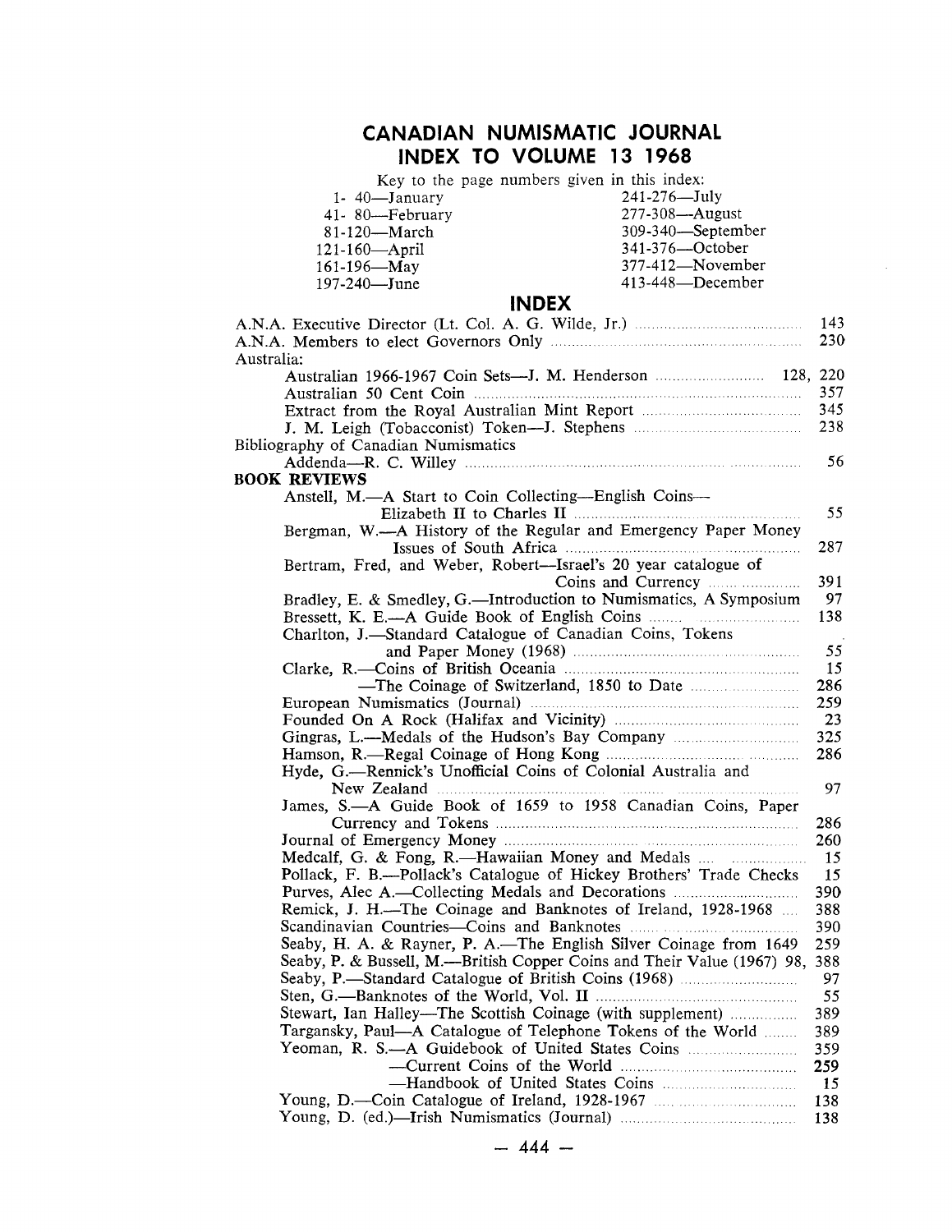|                                                                                                                                                                                                                                      | 291           |
|--------------------------------------------------------------------------------------------------------------------------------------------------------------------------------------------------------------------------------------|---------------|
| Bowman, Fred-Index C.N.A. Bulletins & Journals-1950-1966 (Excerpts)                                                                                                                                                                  | 396           |
| British Columbia<br>Pay-n-Save Notes of British Columbia-N. W. Williams                                                                                                                                                              | 202           |
|                                                                                                                                                                                                                                      | 384           |
|                                                                                                                                                                                                                                      | 209           |
| Calgary, City of manufactured and contact the control of the control of the control of the control of the control of the control of the control of the control of the control of the control of the control of the control of        | 165           |
| Canada-Decimal Series:                                                                                                                                                                                                               |               |
| A New Look at the Canadian Coinages of Queen Victoria-R. C. Willey                                                                                                                                                                   | 90<br>228     |
|                                                                                                                                                                                                                                      | 349           |
|                                                                                                                                                                                                                                      | 381           |
| Coin Designs (from 1936 Royal Canadian Mint Report)                                                                                                                                                                                  | 383           |
| Die Varieties of the Canadian Decimal Coinage of Queen Victoria-                                                                                                                                                                     |               |
| Dominion Coins--Victoria, 1870-1901--Edward VII, 1901-1910-                                                                                                                                                                          |               |
|                                                                                                                                                                                                                                      | 45            |
| Five Cents Canada-George VI, 1936-1952, A Very Interesting Series-                                                                                                                                                                   |               |
|                                                                                                                                                                                                                                      | 17            |
| The Last Days of Silver, A Sentimental Excursion-H. D. Allen                                                                                                                                                                         | 185           |
| The Mystery of the 1875H Dominion of Canada Silver---J. Haxby                                                                                                                                                                        | 32<br>245     |
| Steps Leading to the Establishment in Ottawa of a Branch of the Royal                                                                                                                                                                |               |
|                                                                                                                                                                                                                                      | 221           |
| Canada-Medals, Medallions and Orders:                                                                                                                                                                                                |               |
| A List of Centennial Medals and Tokens produced for the Island of                                                                                                                                                                    |               |
|                                                                                                                                                                                                                                      | 19<br>328     |
|                                                                                                                                                                                                                                      | 129           |
| O.N.A. Sixth Annual Convention Error Medal <b>Matter Strategier</b> A.                                                                                                                                                               | 420.          |
| The Hudson's Bay Company Long Service Medals-L. Gingras                                                                                                                                                                              | 94            |
| The Jameson, Nike, McCaul and Starr Medals of King's College                                                                                                                                                                         |               |
|                                                                                                                                                                                                                                      | $\tau$<br>142 |
|                                                                                                                                                                                                                                      |               |
|                                                                                                                                                                                                                                      | 329           |
| Vancouver Numismatic Society-Past President's Medals                                                                                                                                                                                 | 29            |
| Canada-Tokens:                                                                                                                                                                                                                       |               |
| Commemorative and Souvenir Tokens of Saskatchewan-                                                                                                                                                                                   |               |
| F. Harding<br>A. Ruggle and Sons Tokens of Floradale, Ontario-F. Bowman                                                                                                                                                              | 29            |
|                                                                                                                                                                                                                                      | 48            |
| Registered Jersey Farms, Saanichton, B.C.--R. Greene                                                                                                                                                                                 | 63            |
|                                                                                                                                                                                                                                      | 145           |
| The Fantastic Philemon Wright Counterstamps—Major S. S. Carroll<br>Location Finder for Trade Tokens of Ontario-D. M. Stewart                                                                                                         | 254<br>22     |
| The Hudson's Bay Company's East Maine District Tokens in                                                                                                                                                                             |               |
|                                                                                                                                                                                                                                      | 289           |
|                                                                                                                                                                                                                                      | 289           |
|                                                                                                                                                                                                                                      | 294           |
| Variety 1382 Nova Scotia Half Penny-L. Maurice Lorrain<br>Canada's Olympians                                                                                                                                                         | 400<br>418    |
| Canton Mint, The <b>Election Contract Contract Contract Contract Contract Contract Contract Contract Contract Contract Contract Contract Contract Contract Contract Contract Contract Contract Contract Contract Contract Contra</b> | 13            |
|                                                                                                                                                                                                                                      | 215           |
|                                                                                                                                                                                                                                      |               |
|                                                                                                                                                                                                                                      | 13            |
|                                                                                                                                                                                                                                      | 351<br>89     |
|                                                                                                                                                                                                                                      |               |
| $-445-$                                                                                                                                                                                                                              |               |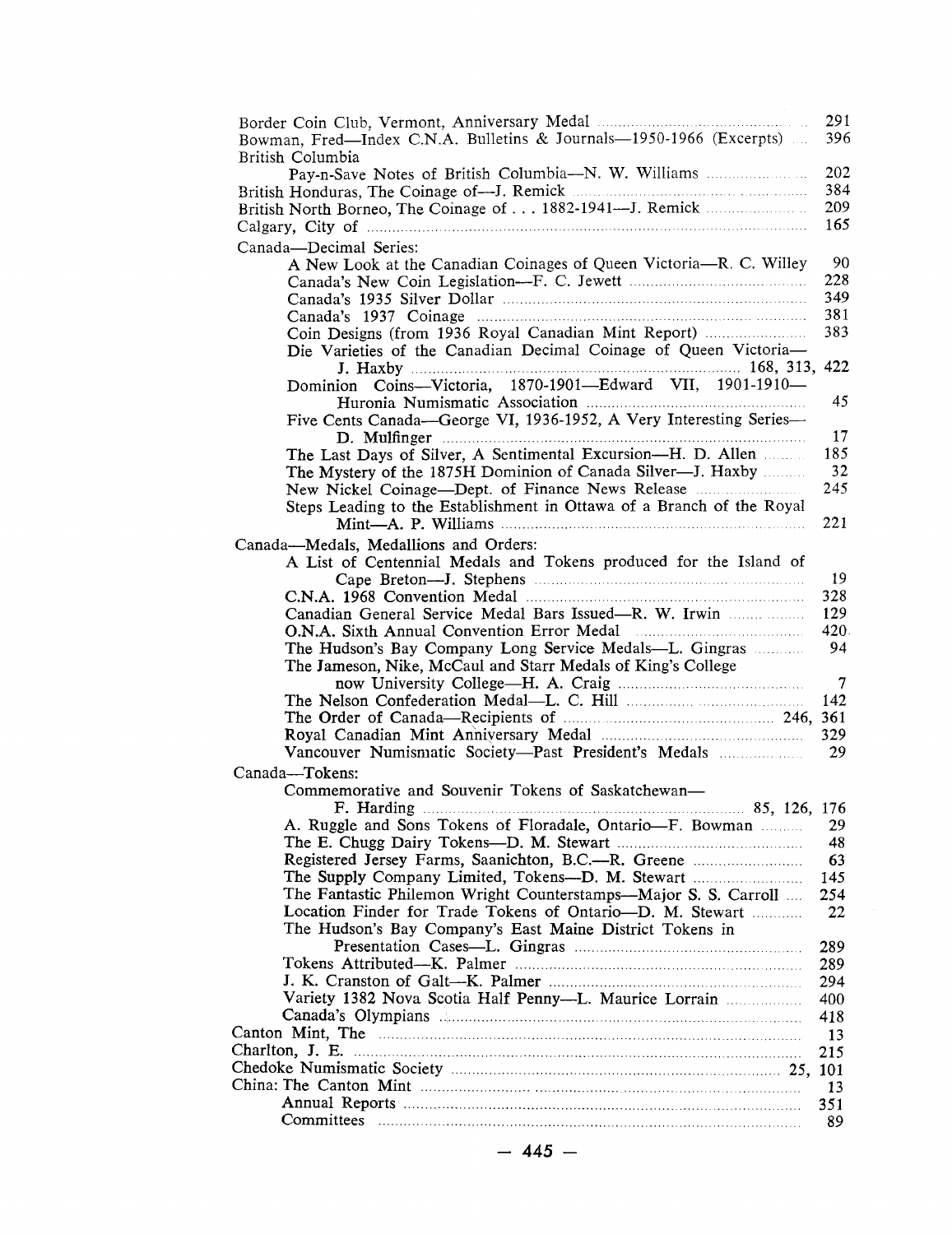|                                                                   | 328  |
|-------------------------------------------------------------------|------|
|                                                                   |      |
|                                                                   | 328  |
|                                                                   |      |
|                                                                   | 213  |
|                                                                   | 218  |
|                                                                   |      |
|                                                                   | 398  |
|                                                                   | 399  |
|                                                                   | 399  |
|                                                                   | 350  |
|                                                                   |      |
| Recipients of Canada's Centennial Medal (Messrs. Bowman, Carroll, |      |
|                                                                   | 166  |
|                                                                   | 235  |
|                                                                   | 228  |
| Counterfeiting:                                                   |      |
| Early Counterfeiting in the Ottawa Valley—Major S. S. Carroll     | 177  |
| Cruel and Unusual Punishment Related to English Coinage—D. Ashe   | 67   |
|                                                                   | 281  |
|                                                                   | 391  |
|                                                                   | 214  |
|                                                                   | 387  |
|                                                                   | 285  |
|                                                                   | 51   |
| Foreign Coins and Currency                                        |      |
| On Going Foreign                                                  | 251  |
|                                                                   | 229  |
| Great Britain:                                                    |      |
|                                                                   | 360  |
|                                                                   | 401  |
| Ireland:                                                          | 134  |
|                                                                   | 330  |
|                                                                   | 145  |
|                                                                   | 215  |
| Medals, Medallions and Orders-see under "Canada"                  |      |
|                                                                   |      |
|                                                                   | 221  |
|                                                                   | 144  |
|                                                                   | - 49 |
|                                                                   | 30   |
|                                                                   | 290  |
| New Zealand:                                                      |      |
|                                                                   | 290  |
| Obituaries:                                                       |      |
| Albert Baldwin                                                    | 42   |
|                                                                   | 224  |
|                                                                   | 344  |
|                                                                   |      |
|                                                                   |      |
|                                                                   | 28   |
|                                                                   | 213  |
|                                                                   | 144  |
|                                                                   | 346  |
| Tokens (see under "Canada")                                       |      |
|                                                                   |      |
|                                                                   | 132  |
|                                                                   | 46   |
| Young Numismatist:                                                |      |
| What Every Young Numismatist Should Know                          |      |
|                                                                   |      |
|                                                                   |      |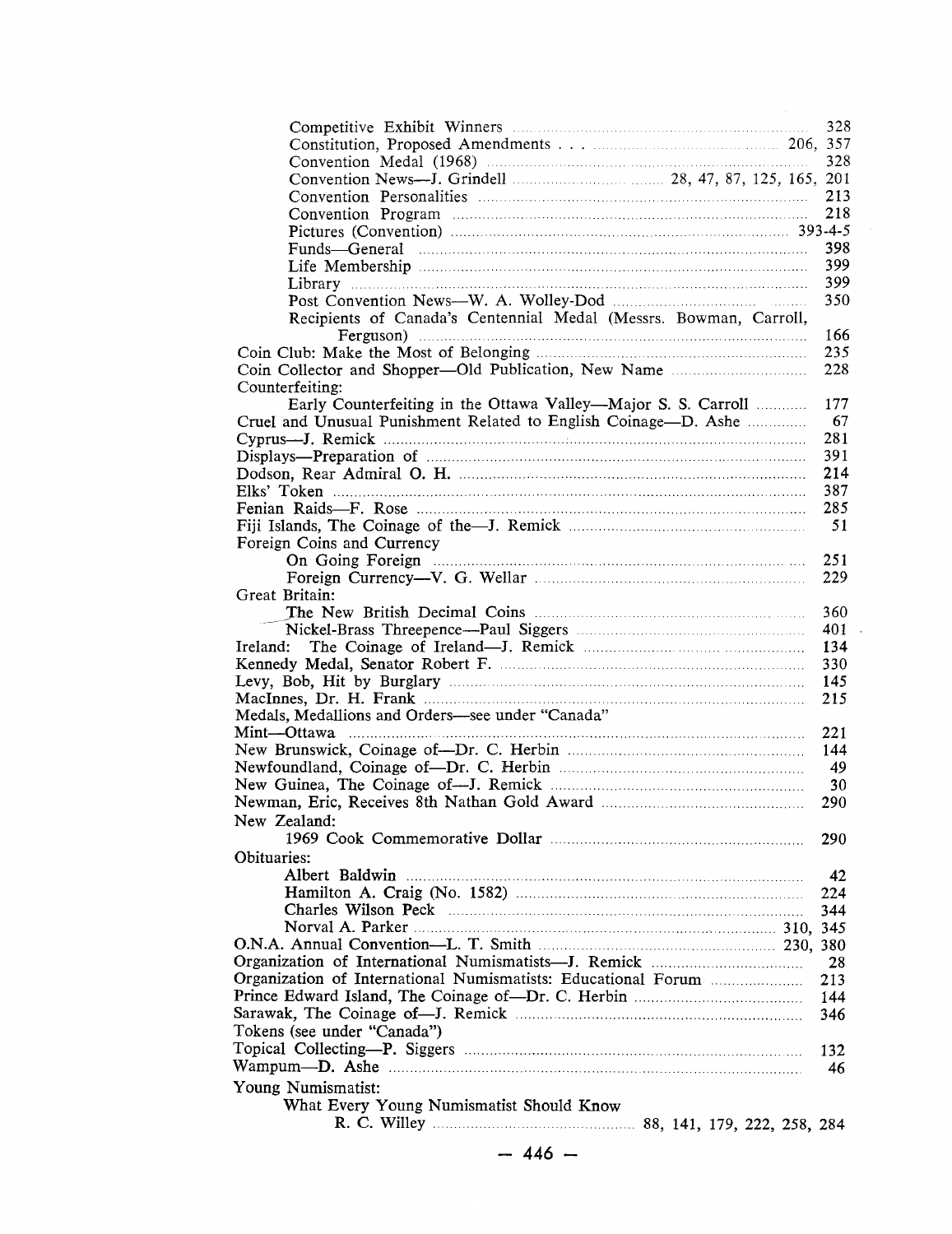## **CANADIAN NUMISMATIC JOURNAL INDEX TO VOLUME 14, 1969**

Key to the page numbers given in this index

- 141-176-May<br>177-212-June
- 1- 32—January 213-256—July-August 33- 68—February 257-284—September 69-108—March 285-324—October 109-140—April 325-360—November 361-400-December

| INDEX   |  |  |
|---------|--|--|
| $- A -$ |  |  |

| American Numismatic Association                                      |     |
|----------------------------------------------------------------------|-----|
|                                                                      | 65  |
|                                                                      | 231 |
|                                                                      | 227 |
|                                                                      | 234 |
|                                                                      | 378 |
|                                                                      | 384 |
| Athenian Silver Coin Fractions, 520 B.C.-290 B.C.---J. S. Wilkinson  | 187 |
|                                                                      | 233 |
|                                                                      | 81  |
| $-B-$                                                                |     |
|                                                                      | 371 |
|                                                                      | 106 |
|                                                                      |     |
| Bibliography of Canadian Numismatics                                 |     |
| Addenda — R. C. Willey <b>Election</b> 24, 123                       |     |
|                                                                      | 386 |
| <b>BOOK REVIEWS</b>                                                  |     |
| Breglia, L.-Roman Imperial, Their Art and Technique                  | 240 |
| Charlton, J. E. - 1969 Standard Catalogue of Canadian Coins, Tokens  |     |
|                                                                      | 21  |
|                                                                      | 21  |
| Dalton, R. - The Silver Token-Coinage 1811-1812 (reprint)            | 105 |
| Elizondo, Jr., C. -- Eight Reales and Pesos of the New World         | 22  |
| Gartner, J. — The Australian Coin Catalogue (1968-9 edition)         | 165 |
| Gingras, L. - The Paper Money of the Hudson's Bay Company            | 307 |
| Gould, M. - Gould's Gold and Silver, Guide to Coins                  | 167 |
|                                                                      | 21  |
| Irwin, R. - War Medals and Decorations of Canada                     | 204 |
|                                                                      | 165 |
|                                                                      | 166 |
| Linecar, H. and Stone, A. G. - English Proof and Pattern Crown       |     |
|                                                                      | 204 |
| Narbeth, C. - Collecting Paper Money - A Beginner's Guide            | 135 |
| Pere, N. — Osmanlilarda Madeni Paralar (Coins of the Ottoman Empire) | 240 |
| Remick, J., Linecar, H., and James, S.—The Guidebook and Catalogue   |     |
| of British Commonwealth Coins, 1660-1969 (2nd edition)               | 48  |
| Shafer, N. - A Guidebook of Modern United States Currency            | 49  |
| Siggers, P. - The Wooden Money and Tokens of Prince George           | 240 |
| Skinner, D. H. - Rennick's Australian Coin and Banknote Guide        |     |
|                                                                      |     |
|                                                                      | 49  |
| Stewart, D. M. - Trade and Advertising Tokens of Manitoba            | 308 |
| Vancouver Numismatic Society-The Tokens of British Columbia and      |     |
|                                                                      | 340 |
| Yeoman, R. S. - A Catalogue of Modern Coins, 1850-1964 (8th edition) | 166 |
| Yeoman, R. S. - A Guidebook of United States Coins (22nd edition)    | 21  |
|                                                                      |     |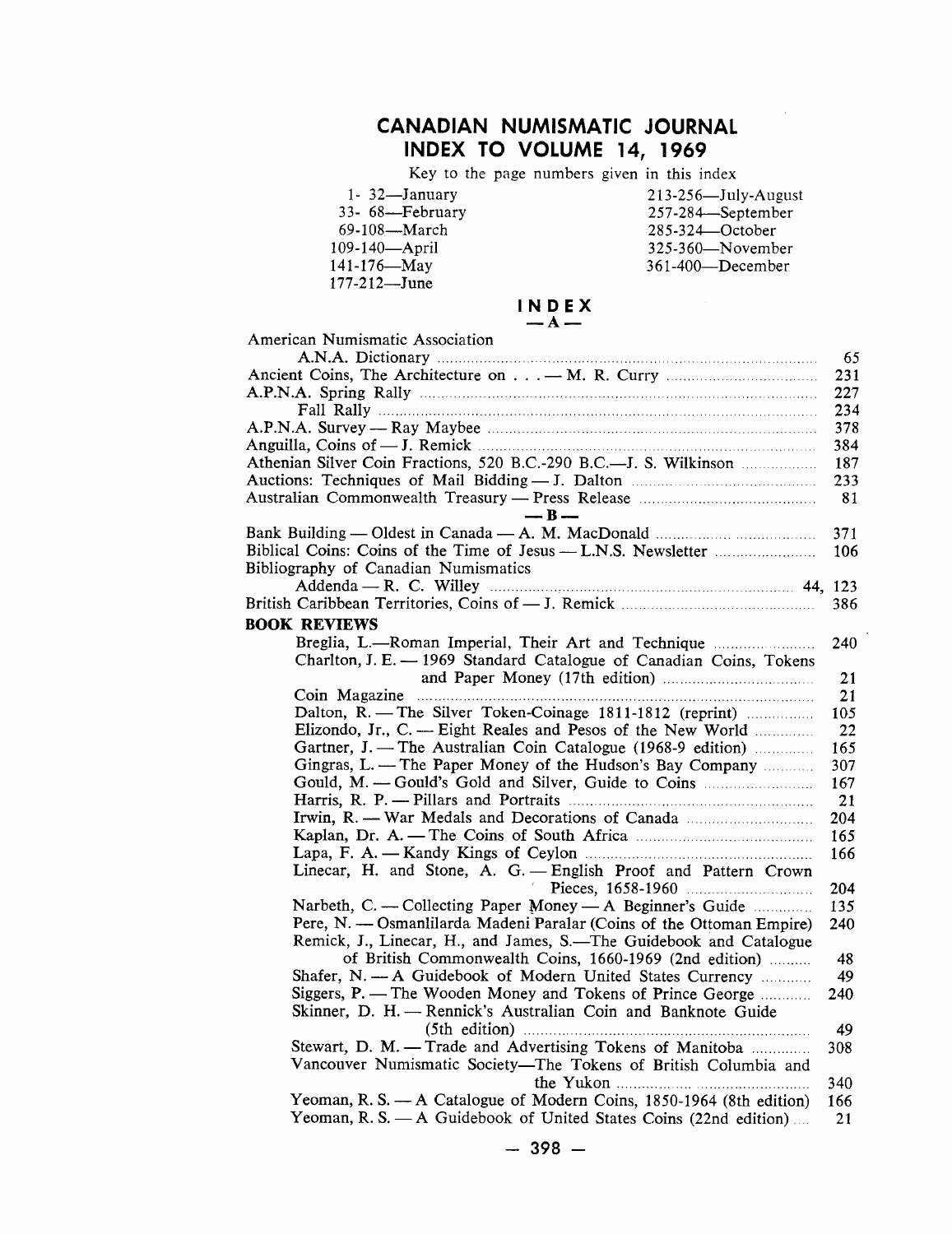| Yeoman, R. S. -- Current Coins of the World (3rd edition)                | 308 |
|--------------------------------------------------------------------------|-----|
|                                                                          | 10  |
|                                                                          | 302 |
|                                                                          | 274 |
|                                                                          | 160 |
| $-c-$                                                                    |     |
|                                                                          | 375 |
|                                                                          | 228 |
|                                                                          | 229 |
| Canada — Decimal Series:                                                 |     |
|                                                                          | 83  |
|                                                                          | 79  |
| Die Varieties of the Canadian Decimal Coinage of Queen Victoria          |     |
| $-$ J. A. Haxby $-$ iv: 1858 Large Date Silver Five Cents                | 147 |
| v: Addenda and Corrections to Paper IV,                                  |     |
| Introduction of the Reverse Device                                       |     |
| Varieties and the Cent Reverses                                          | 330 |
|                                                                          |     |
|                                                                          |     |
|                                                                          | 103 |
| Royal Mint, Establishment of the Ottawa Branch of $\dots - R$ . W. Irwin | 277 |
|                                                                          | 115 |
| Canada — Medals, Medallions and Tokens:                                  |     |
|                                                                          | 56  |
|                                                                          | 75  |
| New Brunswick Electric Power Commission Medal — K. R. Mabee              | 206 |
| Medals of the University of New Brunswick, The Douglas Medal             |     |
|                                                                          | 242 |
|                                                                          | 309 |
| Canada — Tokens and Script:                                              |     |
|                                                                          | 262 |
|                                                                          | 223 |
|                                                                          | 40  |
|                                                                          | 224 |
| Granville Carpet Cleaning Co. Ltd. "Bank Notes" of 1968                  |     |
|                                                                          | 205 |
|                                                                          | 315 |
|                                                                          | -15 |
| The Halifax Steamboat Token - Fact or Fiction? - A. M. MacDonald         | 345 |
|                                                                          | 346 |
|                                                                          | 94  |
| Royal Book Mart Wooden Nickel of 1968 - N. W. Williams                   | 167 |
| Addenda to Commemorative and Souvenir Tokens of Saskatchewan             |     |
|                                                                          | 197 |
| Canadian Numismatic Association                                          |     |
| C.N.A. Journals Available                                                | 171 |
|                                                                          | 18  |
|                                                                          | 291 |
|                                                                          | 265 |
| Convention Medals (Unofficial) of The C.N.A. - R. C. Willey              | 369 |
|                                                                          | 222 |
|                                                                          |     |
|                                                                          | 341 |
|                                                                          | 220 |
|                                                                          | 183 |
|                                                                          | 258 |
|                                                                          | 129 |
|                                                                          |     |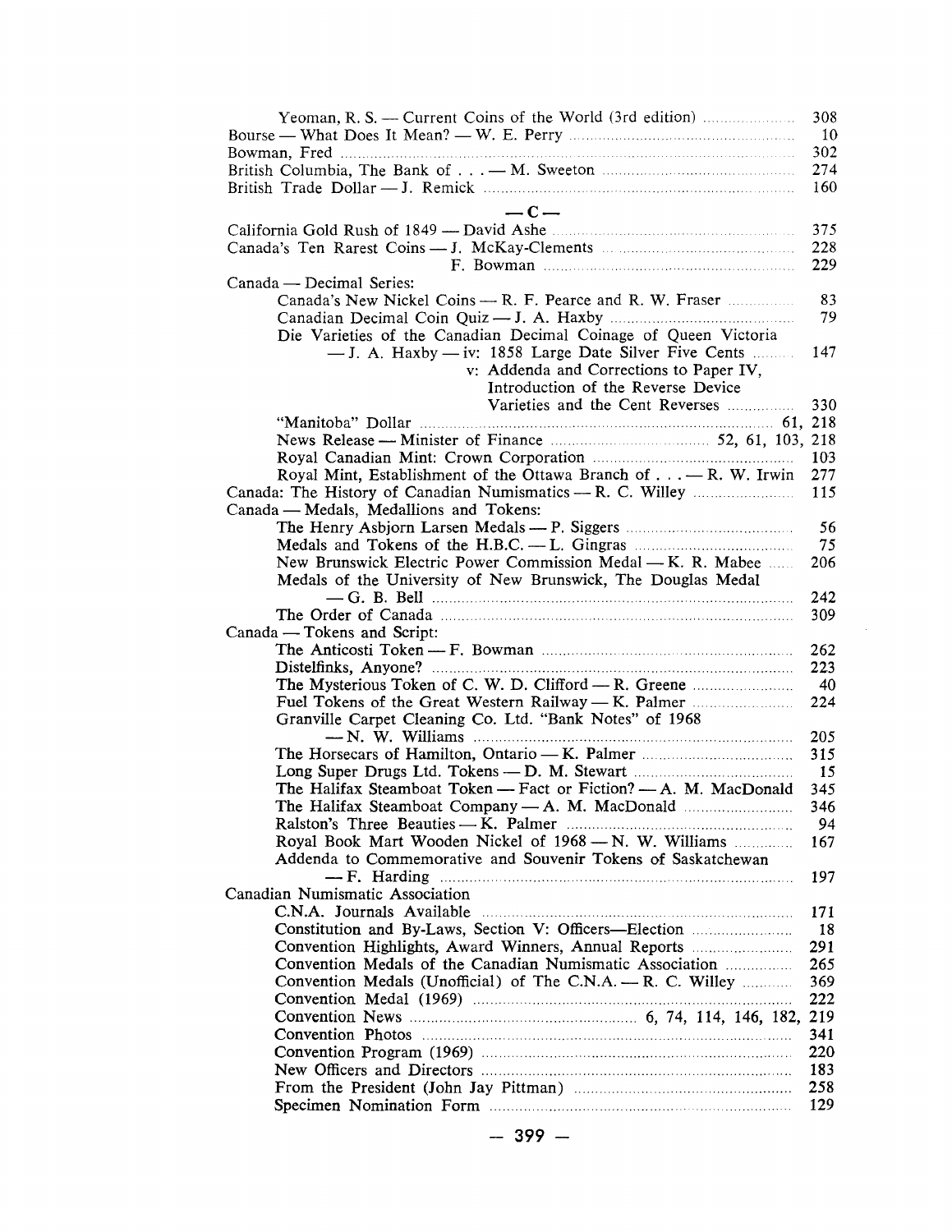|                                                                                                                                                                                                                                        | 63<br>72<br>63 |
|----------------------------------------------------------------------------------------------------------------------------------------------------------------------------------------------------------------------------------------|----------------|
| $- F -$                                                                                                                                                                                                                                |                |
|                                                                                                                                                                                                                                        | 302<br>14      |
| $-G-$<br>Great Britain: The Royal Style and Titles in Numismatics - R. W. Irwin                                                                                                                                                        | 267            |
| — H —<br>Halifax Banking Co., Preliminary check list of notes - Sheldon Carroll                                                                                                                                                        | 372            |
|                                                                                                                                                                                                                                        | 37             |
| $-I-$<br>Irish Cumal — D. Ashe manufactured and the contract of the Cumal of the Cumal and the Cumal of the Cumal of the Cumal of the Cumal of the Cumal of the Cumal of the Cumal of the Cumal of the Cumal of the Cumal of the Cumal | 198            |
| $-J-$                                                                                                                                                                                                                                  | 72             |
|                                                                                                                                                                                                                                        |                |
| $-L-$                                                                                                                                                                                                                                  | 234            |
| $-M-$                                                                                                                                                                                                                                  |                |
| Medals: The New York Evening Post and the Waterloo Medal - B. R. Brace                                                                                                                                                                 | 279<br>164     |
| $-N-$                                                                                                                                                                                                                                  |                |
|                                                                                                                                                                                                                                        | 19             |
|                                                                                                                                                                                                                                        | 276            |
|                                                                                                                                                                                                                                        | 259            |
|                                                                                                                                                                                                                                        | 10             |
| Numismatic Organizations for Collectors of World Coins — J. Remick<br>Numismatic Symposium (California State Numismatic Association)                                                                                                   | 11<br>64       |
|                                                                                                                                                                                                                                        | 366            |
|                                                                                                                                                                                                                                        |                |
| $-0-$<br>Ontario Numismatic Association manufactured and the 72, 216, 241                                                                                                                                                              | 144            |
|                                                                                                                                                                                                                                        |                |
| $-P-$                                                                                                                                                                                                                                  | 105            |
|                                                                                                                                                                                                                                        |                |
| $-R-$                                                                                                                                                                                                                                  |                |
|                                                                                                                                                                                                                                        | 48             |
| $-S-$                                                                                                                                                                                                                                  |                |
|                                                                                                                                                                                                                                        | 8              |
| Addenda<br>Sherritt Mint (Saunders Medal) manufactured and the Sherritt Mint (Saunders Medal)                                                                                                                                          | 39<br>155      |
|                                                                                                                                                                                                                                        | 363            |
|                                                                                                                                                                                                                                        | 241            |
|                                                                                                                                                                                                                                        | 121            |
| $-U-$                                                                                                                                                                                                                                  |                |
| United States of America:                                                                                                                                                                                                              | 53             |
|                                                                                                                                                                                                                                        |                |
| $-W-$                                                                                                                                                                                                                                  |                |
| Waterloo Medal                                                                                                                                                                                                                         | 164<br>373     |
| $-400 -$                                                                                                                                                                                                                               |                |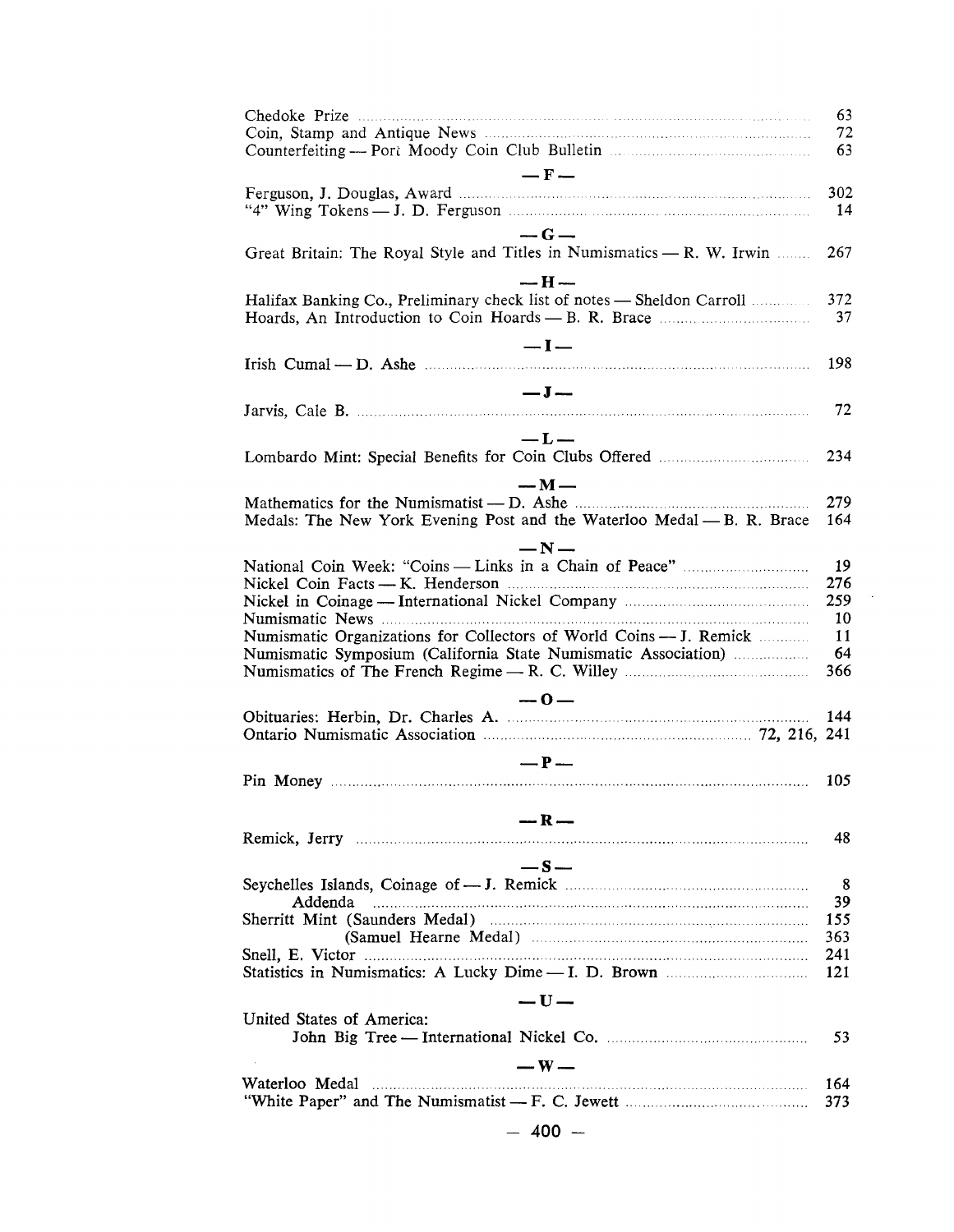## CANADIAN NUMISMATIC JOURNAL INDEX TO VOLUME 15, 1970

Key to the page numbers given in this index

| $1 - 32$ —January | 193-232-July-August |
|-------------------|---------------------|
| 33- 64-February   | 233-264-September   |
| 65-96-March       | 265-300-October     |
| $97-128$ —April   | 301-332-November    |
| 129-160-May       | 333-368-December    |
| 161-192—June      |                     |

| $\rightarrow$ A $\rightarrow$ |  |
|-------------------------------|--|
|                               |  |
|                               |  |
|                               |  |
|                               |  |
|                               |  |

#### $-$ B $-$

| Bank of British North America, St. John's, Newfoundland - C. F. Rowe  166                                                         |      |
|-----------------------------------------------------------------------------------------------------------------------------------|------|
| . 219                                                                                                                             |      |
| Bank of Canada's Numismatic Collection, Pre-Confederation Canadian Coins-<br>Sheldon S. Carroll                                   | 343  |
|                                                                                                                                   | 38   |
| Bibliography of Canadian Numismatics Addenda — R. C. Willey                                                                       | 45   |
| <b>BOOK REVIEWS</b>                                                                                                               |      |
|                                                                                                                                   |      |
| Charlton, J. E. — Standard Catalogue of Canadian Coins, Tokens and                                                                |      |
| Paper Money                                                                                                                       |      |
|                                                                                                                                   |      |
|                                                                                                                                   |      |
|                                                                                                                                   |      |
|                                                                                                                                   |      |
| Graham, David and Kann, E. - Coinage of the Chinese Emigre                                                                        |      |
|                                                                                                                                   |      |
| Hunter, John — Price Catalog of Pure Nickel Coins of the World  216<br>James, Somer — The Guide Book of 1670-1970 Canadian Coins, |      |
| Paper Currency and Tokens                                                                                                         | 79   |
| Reed, Mort — Cowles Complete Encyclopedia of U.S. Coins                                                                           | - 54 |
| Rulau, Russell and Hook, Mary Jane — Modern World Mint Marks  250                                                                 |      |
|                                                                                                                                   | 283  |
| Shafer, Neil - Guide Book of Modern United States Currency  53                                                                    |      |
|                                                                                                                                   |      |
|                                                                                                                                   |      |
| $-c-$                                                                                                                             |      |
| Canada — Decimal Series:                                                                                                          |      |

| Interpretation of Dates in the Royal Mint Report and    |  |
|---------------------------------------------------------|--|
|                                                         |  |
| News Release — Department of Finance <b>Manual</b> 1944 |  |
| Canada — Medals, Medallions and Tokens:                 |  |
| Kamloops and District Coin Club —                       |  |
|                                                         |  |
|                                                         |  |
|                                                         |  |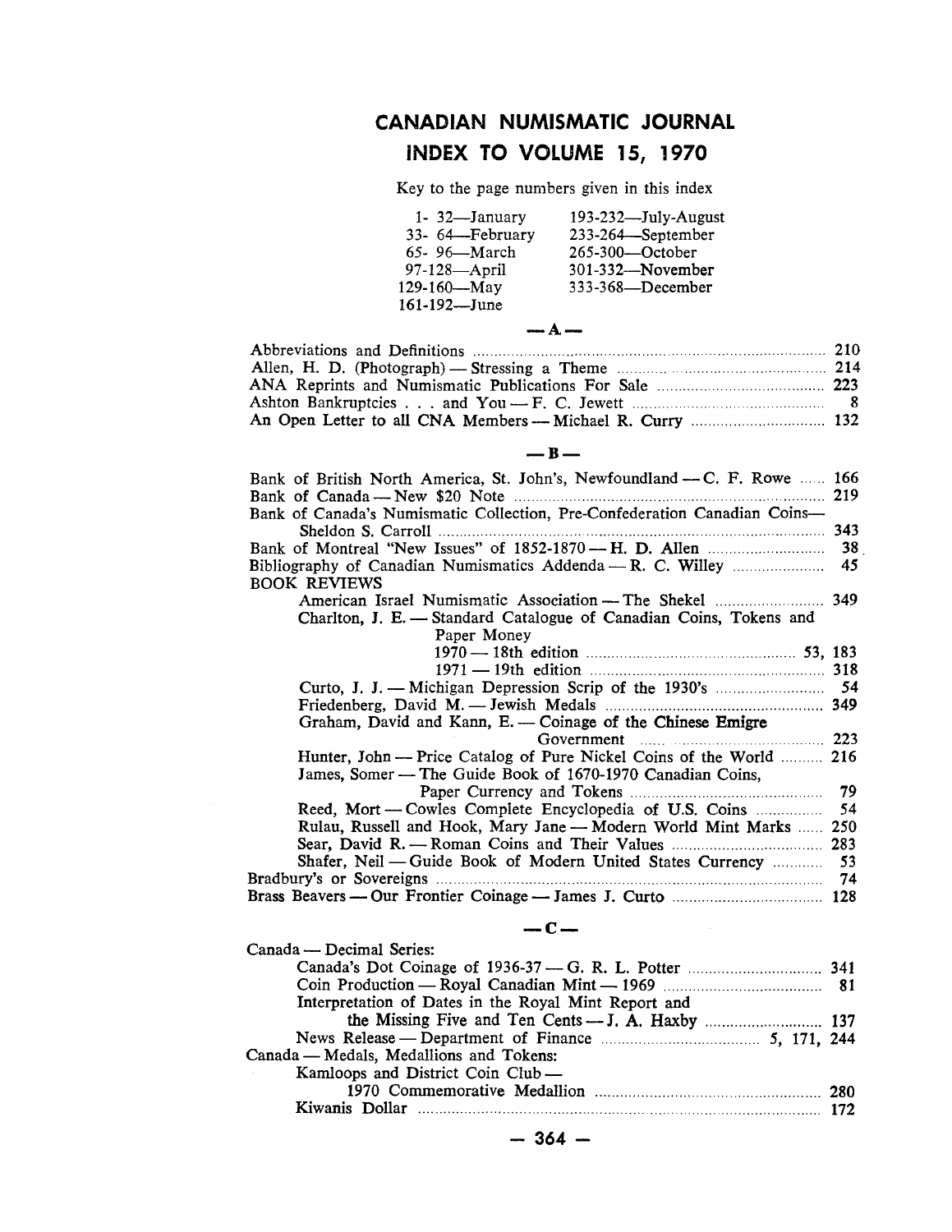| Quesnel "Golden Cariboo Dollar" - Leslie C. Hill  140                                                                                                                                                                          |  |
|--------------------------------------------------------------------------------------------------------------------------------------------------------------------------------------------------------------------------------|--|
| Canada — Tokens and Script:                                                                                                                                                                                                    |  |
|                                                                                                                                                                                                                                |  |
| Halifax-Dartmouth Bridge Tokens - New Varieties - Nelson C. Boltz 312                                                                                                                                                          |  |
|                                                                                                                                                                                                                                |  |
|                                                                                                                                                                                                                                |  |
| McCoy Lake Farm - Alberni, B.C. - Ronald A. Green  10                                                                                                                                                                          |  |
|                                                                                                                                                                                                                                |  |
| New Discoveries, Upper Canada Ring Tokens - Sheldon S. Carroll  344                                                                                                                                                            |  |
|                                                                                                                                                                                                                                |  |
| North West Company Tokens -- Donald M. Stewart  178                                                                                                                                                                            |  |
| Some Tokens of Breton - John L. McKay Clements  115                                                                                                                                                                            |  |
|                                                                                                                                                                                                                                |  |
|                                                                                                                                                                                                                                |  |
| Canadian Numismatic Association                                                                                                                                                                                                |  |
|                                                                                                                                                                                                                                |  |
| Convention 1970 - Halifax                                                                                                                                                                                                      |  |
|                                                                                                                                                                                                                                |  |
|                                                                                                                                                                                                                                |  |
|                                                                                                                                                                                                                                |  |
|                                                                                                                                                                                                                                |  |
|                                                                                                                                                                                                                                |  |
|                                                                                                                                                                                                                                |  |
|                                                                                                                                                                                                                                |  |
|                                                                                                                                                                                                                                |  |
|                                                                                                                                                                                                                                |  |
| Financial Statement Material Communications and the contract of the contract of the contract of the contract of the contract of the contract of the contract of the contract of the contract of the contract of the contract o |  |
|                                                                                                                                                                                                                                |  |
|                                                                                                                                                                                                                                |  |
| Canadian Numismatic Dictionary — R. C. Willey                                                                                                                                                                                  |  |
|                                                                                                                                                                                                                                |  |
|                                                                                                                                                                                                                                |  |
|                                                                                                                                                                                                                                |  |
| Canadian Paper Money - A Look to the Future - Harry Eisenhauer  220                                                                                                                                                            |  |
| Captain Cook Commemorative Medallions — Victoria State Savings Bank  76                                                                                                                                                        |  |
|                                                                                                                                                                                                                                |  |
|                                                                                                                                                                                                                                |  |
|                                                                                                                                                                                                                                |  |
|                                                                                                                                                                                                                                |  |
|                                                                                                                                                                                                                                |  |
|                                                                                                                                                                                                                                |  |
|                                                                                                                                                                                                                                |  |
|                                                                                                                                                                                                                                |  |

## $\longrightarrow$  D  $\longrightarrow$  . The contract of the set of the set of the  $\mathcal{O}$

 $\sim 10^{11}$  km s  $^{-1}$ 

## $-**E**$

Early Banking Institutions in the Town of Oakville, Ontario - David Ashe.... 133

#### $-F-$

| 68 |
|----|
|    |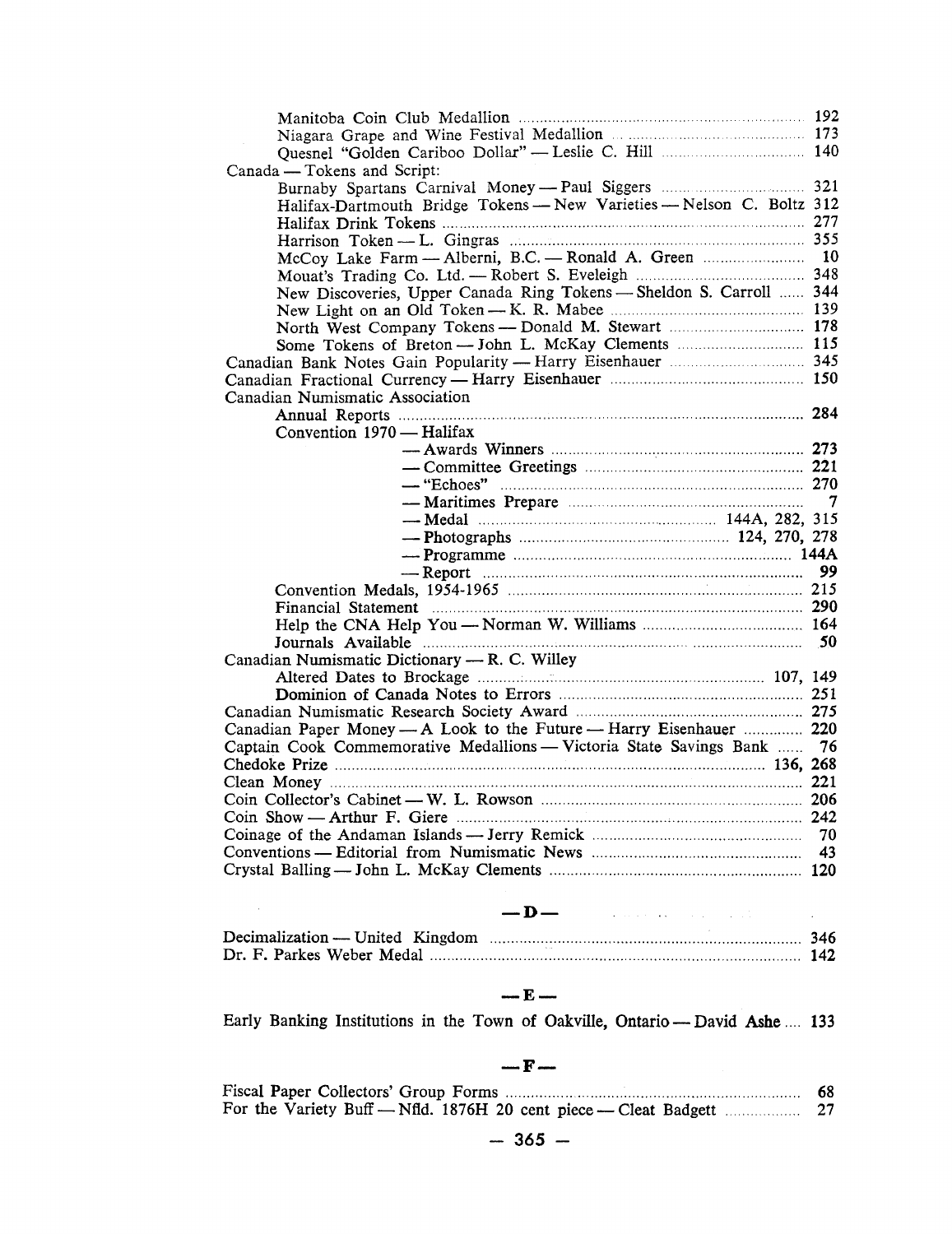| $-G =$                                              |    |
|-----------------------------------------------------|----|
|                                                     |    |
| $- H -$                                             |    |
| Hard to Stomach — Joe Bednarek <b> 159</b>          |    |
|                                                     |    |
| $\ldots \ldots \longrightarrow I \longrightarrow I$ |    |
|                                                     |    |
|                                                     |    |
| $-I -$                                              |    |
|                                                     |    |
|                                                     |    |
|                                                     |    |
|                                                     |    |
| $-1$                                                |    |
|                                                     |    |
|                                                     | 32 |
| $-M$ $-$                                            |    |

| Misadventures of a Nova Scotian Counterfeiter - J. Richard Becker  306 |  |
|------------------------------------------------------------------------|--|
|                                                                        |  |
|                                                                        |  |

| $-N-$ |  |
|-------|--|

| National Coin Week, 1970 Winners <b>manufacture and Cointing Cointing Cointing Cointing Cointing Cointing Cointing</b> |  |
|------------------------------------------------------------------------------------------------------------------------|--|
|                                                                                                                        |  |
|                                                                                                                        |  |
| Newfoundland: Its Money and Its Story — H. D. Allen (see p. 132)  102                                                  |  |
| Notes on the Treaty No. 3 Indian Chief Medals — Donald M. Stewart  339                                                 |  |
|                                                                                                                        |  |
| Numismatics of the French Regime Re-Examined – Part $II$ –                                                             |  |
|                                                                                                                        |  |

### **-0-**

| Ontario Numismatic Association manufactured and the settlement of the settlement of the settlement of the settlement of the settlement of the settlement of the settlement of the settlement of the settlement of the settleme |  |
|--------------------------------------------------------------------------------------------------------------------------------------------------------------------------------------------------------------------------------|--|

#### $-P-$

| Pieces of Eight — Treasure in the Bahamas —   |  |
|-----------------------------------------------|--|
|                                               |  |
|                                               |  |
| Prince Edward Island One Cent Piece of 1871 — |  |
|                                               |  |
|                                               |  |
|                                               |  |
|                                               |  |